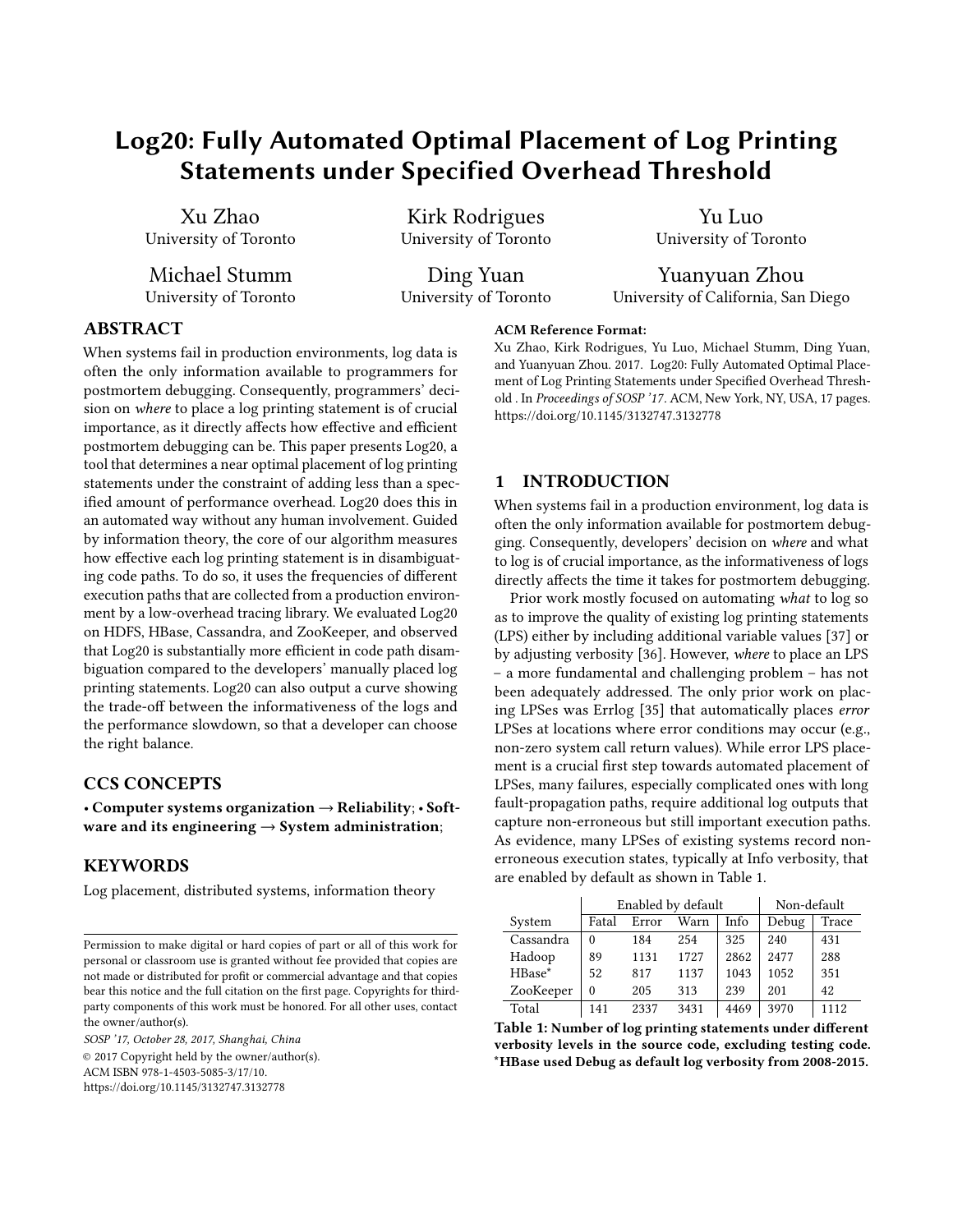The placement of LPSes to record non-erroneous events is a much more difficult problem than placing LPSes to record errors. First, it is difficult to know which program locations are more "log-worthy" than others, because it is often hard to predict the usefulness of an LPS prior to the software's release and the occurrence of unexpected failures. Thus, deciding where to insert an Info LPS is a black art. Second, because Info log entries are output during normal execution, developers worry about LPS performance overhead. In contrast, placing Error LPSes is more straightforward. They can be placed where error conditions may occur. Languages with built-in exception support, such as Java or Scala, make the identification of such locations even easier. Overhead is less of a concern as these error conditions do not typically occur during normal execution.

Alternative approaches proposed by other researchers can deterministically replay a prior execution path by recording all events that might result in non-deterministic control-flow changes [\[1,](#page-15-0) [5](#page-16-3)[–7,](#page-16-4) [12,](#page-16-5) [20,](#page-16-6) [23,](#page-16-7) [25,](#page-16-8) [29,](#page-16-9) [31,](#page-16-10) [33\]](#page-16-11). They typically incur a high performance overhead or can be impractical due to privacy concerns over the recorded information. Ball and Larus [\[2\]](#page-15-1) proposed an efficient path profiling algorithm. Unlike LPSes, it does not allow developers to balance the trade-off between informativeness and slowdown. Instead, it disambiguates every path while introducing an average slowdown of 31%.

Overall, the state of the art of LPS placement is poor. Prior work has shown that the change rate of log printing code is 1.8 times higher than the rest of the code [\[36\]](#page-16-1). We studied the revision history of Hadoop, HBase, and ZooKeeper, and discovered three fundamental problems with current LPS placement practices:

- Reactive instead of proactive: the sole purpose of 21,642 revisions was to add LPSes, indicating that they are added only as after-thoughts — we assume after a failure occurred.
- Difficult to predict the informativeness and overhead: 2,105 revisions only modify LPS verbosity levels. Analyzing them, we found developers struggled to predict the informativeness of an LPS and the overhead it causes. Moreover, we found that the static nature of LPS placement is not ideal – e.g., a statement that is rarely executed in one workload may be on the hot path of another workload.
- Scalar design of verbosity is difficult to use: developers often have difficulties in setting the right verbosity level of each LPS. Whether an LPS should be categorized as Error or Info can be highly subjective, and again, may depend on the particular workload.

This paper proposes Log20, a tool that automates LPS placement without requiring any domain knowledge.<sup>[1](#page-1-0)</sup> Log20

is also able to automatically collect variable values for each LPS. It thus automates all aspects of software logging except for generating the static text included in developer-written logs (it outputs an ID in each LPS together with the variable values).

Users of Log20 simply specify a performance overhead threshold (e.g., 2% of slowdown, or no more than an average of three log messages per request), and Log20 is capable of computing a near optimal placement of LPSes whose overhead is within the specified threshold. We use the term LPS placement to refer to both the placement and variable value logging, unless otherwise specified. Log20 is also capable of outputting a curve showing the trade-off between the informativeness of LPS placements and their performance overhead, so that a developer or system administrator can choose the right balance.

We measure the informativeness of a particular LPS placement by measuring its ability to differentiate between different execution paths taken by a program. For a particular placement, two different paths may output the same sequence of log entries, making it impossible to determine which path was executed using logs alone. Thus, we formally reason about the informativeness of a placement first by considering how fine grained it is in disambiguating paths.

To further compare the informativeness of two LPS placements when they can disambiguate different sets of paths, we use Shannon's information theory to measure the entropy [\[27\]](#page-16-12) of a program, specifically by considering all possible execution paths and the probability of each execution path occurring at runtime. Intuitively, a program with a larger number of paths has a higher entropy, and if its paths are more unpredictable, it also has a higher entropy. Because an LPS placement can disambiguate these execution paths, it reduces entropy. Therefore, given a placement, the remaining entropy of a program indicates the informativeness of the placement. A placement that reduces the entropy to zero is one that can disambiguate every possible execution path.

We designed an algorithm that computes a near optimal LPS placement under a given overhead threshold. An optimal placement is one that results in the smallest entropy among all the placements that respect the threshold. However, computing the optimal placement has  $O(2^n)$  complexity.<br>Of where *n* is the total number of basic blocks. Therefore, we of where  $n$  is the total number of basic blocks. Therefore, we designed an efficient dynamic programming algorithm that approximates the optimal placement.

To collect a system's runtime execution paths and their frequencies, we also designed and implemented a JVM-based tracing library that is suitable for continuous profiling of production systems. The instrumentation incurs very low

<span id="page-1-0"></span><sup>&</sup>lt;sup>1</sup>The name of the tool, Log20, comes from the game of twenty questions, where a player's goal is to identify an object in twenty yes/no questions or

less. Similar to the game, placing an LPS is like asking a yes/no question whose answer depends on whether the LPS gets executed or not.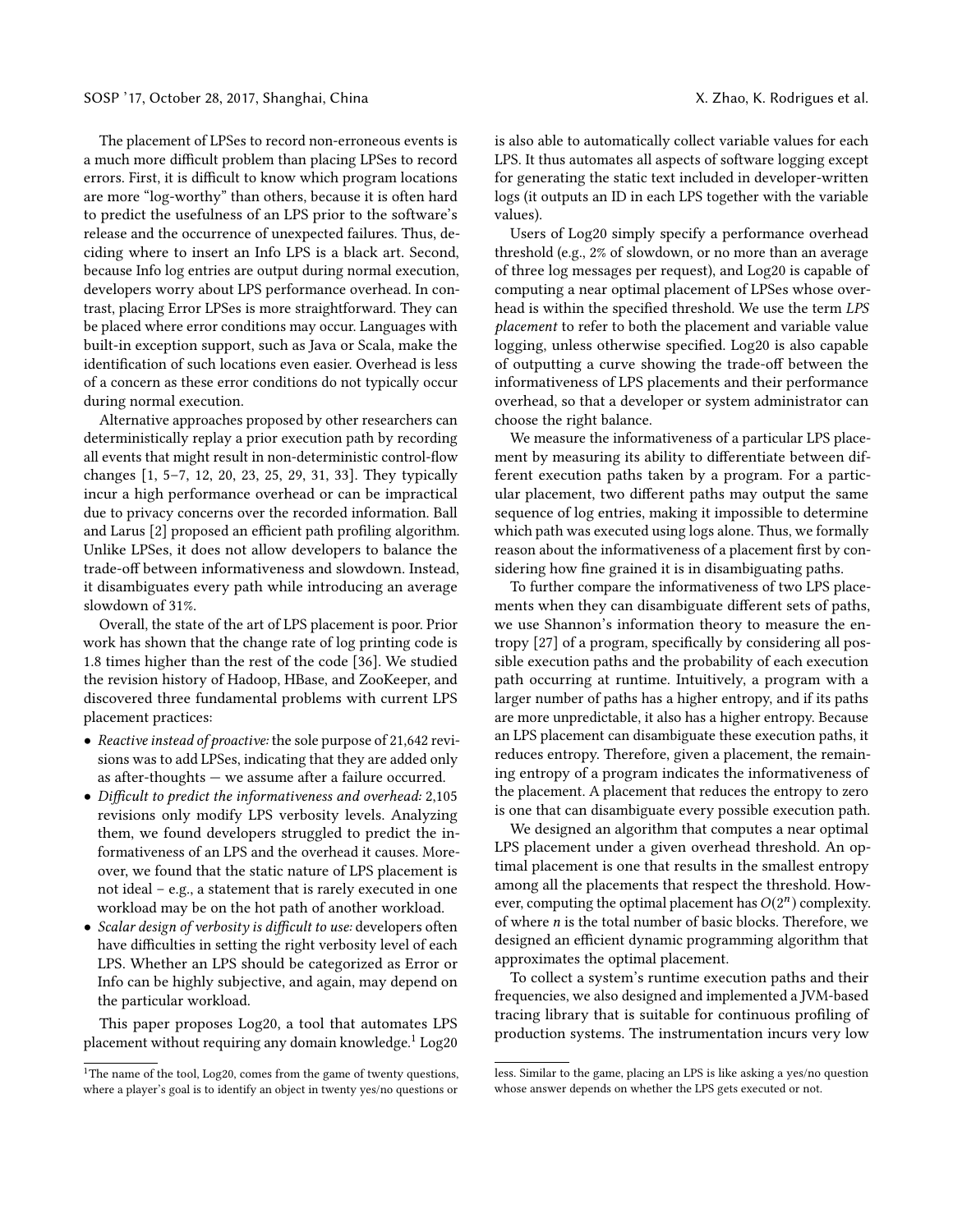Log20: Automated Log Placement under Specified Overhead Threshold SOSP '17, October 28, 2017, Shanghai, China

overhead (27ns per trace point). The tracing system can also be used as an alternative to existing logging libraries like Log4j 2 [\[21\]](#page-16-13) to collect log data.

One fundamental difference between Log20 and other existing logging approaches is that Log20's placement is not static, but instead reacts to the workload. Using our tracing library, Log20 is able to incrementally update the LPS placement, and periodically patch the system's bytecode at runtime to enable new LPSes or disable existing ones. Therefore the same system when deployed in two different environments could have very different placements.

We applied Log20 on four widely used distributed systems: HBase, HDFS, YARN, and ZooKeeper. Compared to the LPSes placed by the corresponding developers, Log20 is substantially more effective. For example, Log20's placement outputs only 5% of the number of the log entries, yet is as informative as developers' manual LPS placement in HDFS. We also demonstrate that the LPSes placed by Log20 can help in the diagnosis of 68% of 41 randomly selected failures.

This paper makes the following three contributions:

- An algorithm for placing LPSes that is near optimal.
- A metric on the informativeness of LPS placement.
- A low-overhead run-time tracing system which can be used for both continuous profiling and the logging library.

Log20 has several limitations. First, one of the key differences between Log20 and other logging approaches is that it does not assign a scalar verbosity level to each LPS. Instead, the frequency of a log message can be used to infer its criticality: an event that occurs only once is likely more critical than one that occurs many times. This could be inconvenient in that it makes postmortem debugging more difficult. Furthermore, if users would like to enable more verbose logs, they can no longer do so by adjusting the logging verbosity; instead, they will need to set a higher overhead threshold. Second, Log20's placement algorithm treats each path as an unordered rather than ordered collection of basic blocks in order to avoid costly sequence comparisons. In practice, order among log entries is often less reliable in the face of concurrency and is more time-consuming for manual examination. Consequently, developers typically rely on the appearance of particular log entries to determine whether a path was executed, instead of relying on log order. Other limitations are discussed in [§7.](#page-9-0)

The rest of the paper is organized as follows. [§2](#page-2-0) describes our study on the revision history of LPSes. [§3](#page-3-0) discusses the informativeness measurement of an LPS. [§4](#page-5-0) presents our dynamic programming algorithm to compute a near-optimal LPS placement under a slowdown threshold. [§5](#page-8-0) describes our implementation while [§6](#page-8-1) describes our tracing library. [§8](#page-10-0) discusses the experimental evaluation of Log20. Finally, we survey related work in [§9](#page-15-2) before we conclude.

<span id="page-2-1"></span>

|           | LPSes |      | LPS modifying revisions |       |      |       |  |
|-----------|-------|------|-------------------------|-------|------|-------|--|
|           | total | mod. | total                   | add   | rm   | verb. |  |
| Hadoop    | 9125  | 42%  | 12158                   | 9282  | 1545 | 1331  |  |
| HBase     | 4644  | 42%  | 14039                   | 10654 | 2702 | 683   |  |
| ZooKeeper | 1094  | 41%  | 2624                    | 1706  | 827  | 91    |  |
| Total     | 14863 | 42%  | 28821                   | 21642 | 5074 | 2105  |  |

Table 2: The number and breakdown of LPS revisions.

## <span id="page-2-0"></span>2 REVISION HISTORY OF LPSES

To understand the challenges of manual LPS placement, we analyzed the complete revision history of LPSes in three systems: Hadoop, HBase, and ZooKeeper. Hadoop includes HDFS, YARN, and MapReduce. Each addition, removal, or verbosity change of an LPS suggests a corrective action that was taken to improve this LPS' informativeness or decrease its incurred overhead.

Yuan et al. conducted a similar study [\[36\]](#page-16-1) in 2012, but they analyzed systems written in C and did not focus on LPS placement (e.g., they did not study the revisions that only added LPSes). We observe newer distributed systems are increasingly built on JVM languages which are generally considered to have better logging quality. For example, studies [\[34,](#page-16-14) [35\]](#page-16-2) have shown that 57% of failures in C/C++-based servers do not even output error messages, whereas only 24% of failures in HDFS, Hadoop, Cassandra, and HBase do not output error messages. Thus, we repeat the study with the new focus and new systems while using much of the same methodology from Yuan *et al.*'s work.

The study is designed to find and categorize changes to LPSes that have to do with the LPSes themselves, rather than being associated with other functional changes. We first analyze each patch made to the master branch, collecting those that contain LPSes. To filter functionality-associated logging changes, we discard any LPS modification where the branch condition that dominates the LPS was changed [\[36\]](#page-16-1). To do so, we obtain the abstract syntax tree (AST) of the old and new versions using JavaParser [\[15\]](#page-16-15). For each tree, we then extract the paths leading from the AST root (i.e., the entry of the function) to the basic block that contains the modified LPS. This path contains all of the branch conditions dominating the LPS. If the path is the same in both trees, we assume this patch's only purpose was to modify the LPS. We use the term revision to refer to these singularly LPSmodifying patches.

For each revision, we further categorize the change as an addition, removal, verbosity change, variable value change, or static text modification. An add-remove pair (in the revision's diff) is considered a static text modification if the Levenshtein [\[17\]](#page-16-16) distance ratio between the two is less than 0.5. Otherwise it is categorized as an addition and a removal.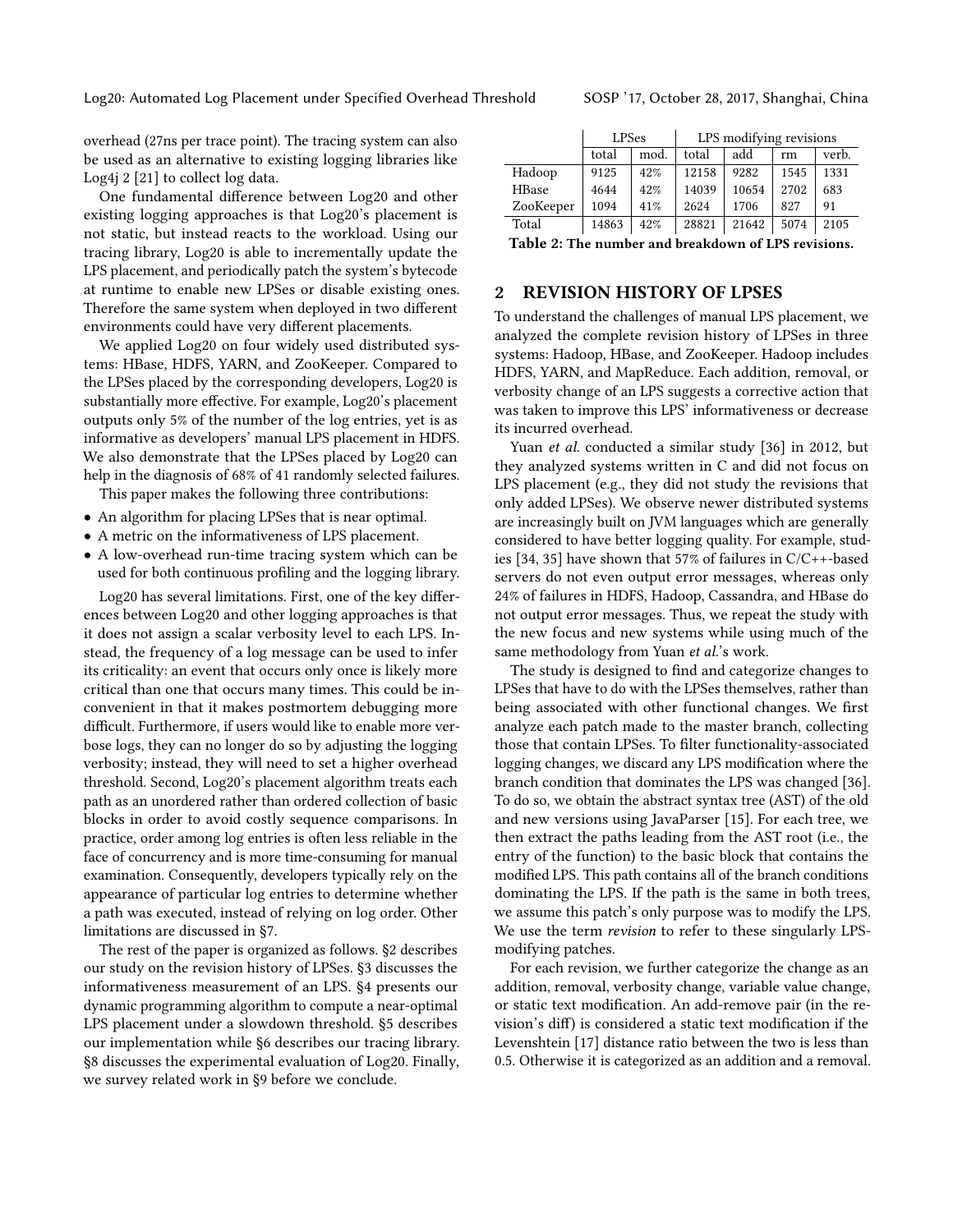Table [2](#page-2-1) summarizes the results of our analysis. We find that there are 28,821 revisions to LPSes alone, meaning on average, each LPS is modified 1.93 times. Note that the total number of LPS modifying revisions includes those that change variable values or static text, but their specific numbers are not shown as they are irrelevant to LPS placement. The third column of the table further shows that 42% of the LPSes were modified at least once since they were first introduced.

We observe a total of 21,642 revisions that add LPSes. This suggests that developers often add LPSes as after-thoughts, i.e., after a failure has occurred, or they are adding debugging support after developing functionality code. For example, the sole purpose of YARN-2627 is to add Info LPSes to aid the debugging of a feature (YARN-611) that was added weeks prior. As another example, the only purpose of HBase-6004 is to add 14 Info LPSes to "help debugging MR jobs".

We observe a large number (2,105) of revisions only modify the verbosity level. In many of them, developers are reconsidering the trade-off between the LPS' overhead and informativeness. For example, HDFS-6836 reduces the verbosity of datanode Info logs to Debug because they are "present within the inner loops". However, HDFS-8315 strives to revert this change since the reporter does not observe the same bottleneck under HBase workloads, and they would like to have the information back because "... There is a good reason why it was at INFO for so many years. This is very useful in debugging load issues." Such debate is common, and it highlights the difficulty in balancing the trade-off between informativeness and performance overhead under different workloads.

The rest of the verbosity changes are made as developers reconsider the criticality of an event. For example, the reporter of HDFS-4048 wanted to increase the verbosity of a failed directory access log from Info to Error since he could not detect a permission error by only grep'ping for Error messages. However, his code reviewer suggests that the message only be increased to Warn, as the logged situation may arise due to expected disk failures. In another example, HDFS-1054, we also observe the verbosity being increased from Debug to Info since the developer feels the information is worth having under normal operating conditions. However, the change does not stop there – 6 years later, HDFS-10381 again increases the verbosity to Warn for the same LPSes. Both examples highlight the difficulty in setting verbosity levels, especially as different scenarios suggest different semantics.

#### <span id="page-3-0"></span>3 INFORMATIVENESS OF LOGGING

In this section, we discuss how we measure an LPS placement's power in disambiguating execution paths. We first discuss how log output is used to disambiguate paths, and

<span id="page-3-1"></span>

Figure 1: An example program, and its control flow graph, that selects the maximum value of a three-element array.

then how different placements can be compared. This eventually leads us to the design of a single metric, entropy, that measures the informativeness of an LPS placement.

## 3.1 Disambiguating Paths with Log Output

The informativeness of an LPS placement directly affects a developer's ability to disambiguate execution paths using log output from the placement. The most informative LPS placement is one where each unique path outputs a unique log sequence. Accordingly, a less informative placement is one where multiple unique paths output the same unique log sequence. For example, consider the program in Figure [1.](#page-3-1) Table [3](#page-4-0) shows every possible path that the program could take. An obvious placement that is the most informative is one where an LPS is placed in every basic block. However, if we place an LPS, " $l_7$ ", in block 7, then  $P_2$  will output the log sequence  $[l_7, l_7, l_7]$ ;  $P_3$ ,  $P_5$ , and  $P_6$  will output  $[l_7, l_7]$ ;  $P_4$ ,  $P_7$ , and  $P_8$  will output [ $l_7$ ]; and finally,  $P_1$  and  $P_9$  will output []. Therefore, each unique log sequence could be printed by multiple unique paths. This means that if, for example, developers see the log sequence  $[l_7]$ , they will know that one of  $P_4$ ,  $P_7$ , and  $P_8$  was taken, but not which one exactly.

Before discussing how to compare the informativeness of placements, we first define the previous concepts.

- A program consists of a set of basic blocks,  $BB = \{bb_1,$  $bb_2, ..., bb_n$ .
- $EP = \{P_1, P_2, ..., P_m\}$  is the set of all possible execution paths of a program, where each path  $P_i$  is a sequence of basic blocks basic blocks.
- $\bullet$  An LPS placement, S, is a subset of BB where a unique LPS is placed in each block. For simplicity, we postpone the consideration of logging variables until [§4.3.](#page-7-0)
- Under placement  $S, L_i$  is the log sequence output by execu-<br>tion path,  $P_i$  (e.g., in the previous example  $L_2 = [L, L, L]$ ) tion path,  $P_i$  (e.g., in the previous example  $L_2 = [I_7, I_7, I_7]$ ).<br> $Q(S) = I_1, I_2$  is the set of all possible log sequences
- $O(S) = \{L_1, ..., L_k\}$  is the set of all possible log sequences under placement *S*. In the previous example,  $O(S) = \{[]$ ,  $[l_7], [l_7, l_7], [l_7, l_7, l_7]$ .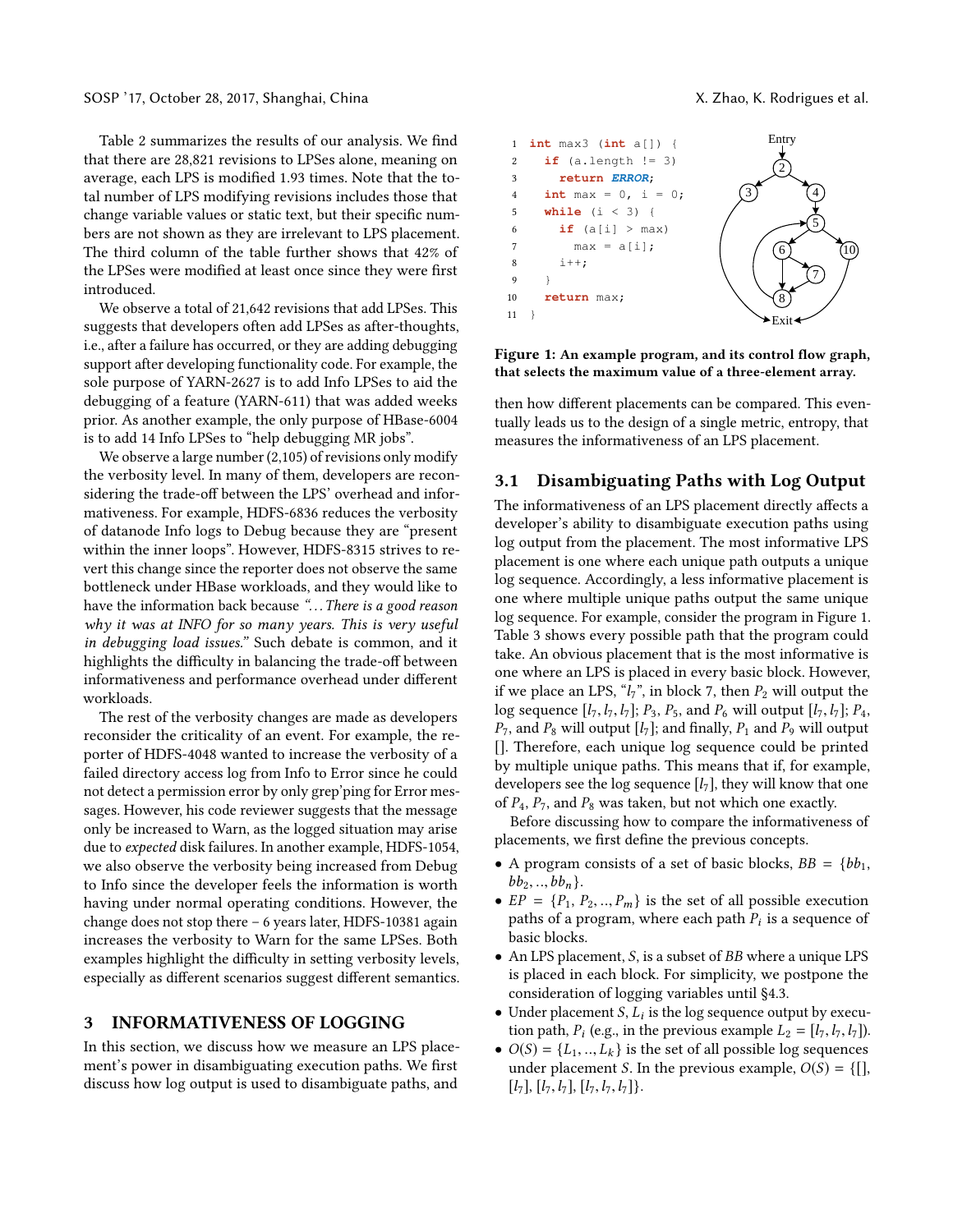<span id="page-4-0"></span>

| ID.     | Basic block sequence                                          | Input     |
|---------|---------------------------------------------------------------|-----------|
| $P_1$   | 2.3>                                                          |           |
| $P_2$   | 4, 5, 6, 7, 8, 5, 6, 7, 8, 5, 6, 7, 8, 5, 10 ><br>$<2$ .      | [1,2,3]   |
| $P_3$   | $<2$ .<br>$4, 5, 6, 7, 8, 5, 6, 7, 8, 5, 6, 8, 5, 10$         | $[1,3,2]$ |
| $P_4$   | $<2$ .<br>$4, 5, 6, 7, 8, 5, 6, 8, 5, 6, 8, 5, 10$            | [3,2,1]   |
| $P_5$   | $4, 5, 6, 7, 8, 5, 6, 8, 5, 6, 7, 8, 5, 10$<br><2.            | [2,1,3]   |
| $P_6$   | $4, 5, 6, 8, 5, 6, 7, 8, 5, 6, 7, 8, 5, 10$<br><2             | [0,1,2]   |
| $P_7$   | $4, 5, 6, 8, 5, 6, 7, 8, 5, 6, 8, 5, 10$<br>< 2               | [0,2,1]   |
| $P_8$   | $4, 5, 6, 8, 5, 6, 8, 5, 6, 7, 8, 5, 10$<br>$<2$ .            | [0,0,1]   |
| $P_{9}$ | 4, 5, 6,<br>8, 5, 6, 8, 5, 6, 8, 5, 10<br>$<$ 2,              | [0,0,0]   |
|         | Table 3: Possible execution paths of the code snippet in Fig- |           |

ure [1.](#page-3-1) Each row shows a path with its ID, the sequence of basic blocks it traversed, and an example input that results in this path. A blank space indicates that a block is not traversed in this path but is in others.

- The *Possible Paths* set of a log sequence  $L_i$ ,  $PP(L_i) =$ <br> $\{P_i, P_j\}$  is the set of paths that would output L when  $\{P_i, ..., P_j\}$ , is the set of paths that would output  $L_i$  when executed (e.g.  $P_i P(L_i | L_i) = I P_2 P_2 P_3$ ) executed (e.g.,  $PP([l_7, l_7]) = {P_3, P_5, P_6}$ ).
- Disambiguated Paths,  $DP(S) = \{ PP(L) | L \in O(S) \}$ , is the set of all possible PP sets. In the previous example,  $DP(S) = \{ \{P_2\}, \{P_3, P_5, P_6\}, \{P_4, P_7, P_8\}, \{P_1, P_9\} \}.$

It should be clear that  $DP(S)$  is a partition of  $EP$  into disjoint subsets of possible path sets (PP), i.e., for any  $PP_1, PP_2 \in$  $DP(S), PP_1 \cap PP_2 = \emptyset$ , and  $\cup_{PP \in DP(S)} PP = EP$ .

#### 3.2 Disambiguated Paths of LPS Placement

Now we can consider the path disambiguating capability of an LPS placement. We say placement  $S_1$  subsumes placement  $S_2$ , represented as:

 $S_1 \geq S_2$ , if and only if  $DP(S_1)$  is a refinement of  $DP(S_2)$ .

That is, every  $PP \in DP(S_1)$  is a subset of some  $PP' \in DP(S_2)$ . Intuitively, this means that  $S_1$  is more disambiguating than  $S_2$ , since for any log output  $L \in O(S_1)$  and  $L' \in O(S_2)$  where  $L$  and  $L'$  are the outputs of the same execution path under L and L' are the outputs of the same execution path under<br>the two placements  $PP(I)$  is a subset of  $PP(I')$ ; this in turn the two placements,  $PP(L)$  is a subset of  $PP(L')$ ; this in turn<br>means that developers have less possible paths to disammeans that developers have less possible paths to disambiguate. If  $S_1 \geq S_2$  and  $DP(S_1) \neq DP(S_2)$ , we say  $S_1 > S_2$ .

Consider two placements:  $S = \{6, 7\}$  and  $S' = \{3, 7\}$ . We have  $S > S'$ , because  $DP(S) = \{\{P_1\}, \{P_2\}, \{P_3\}, \{P_4\}, \{P_5\}, \{P_2\}, \{P_6\}, \{P_8\}, \{P_9\}, \{P_9\}, \{P_9\}, \{P_9\}, \{P_9\}, \{P_9\}, \{P_9\}, \{P_9\}, \{P_9\}, \{P_9\}, \{P_9\}, \{P_9\}, \{P_9\}, \{P_9\}, \{P_9\}, \{P_9\}, \{P_9\}, \{P_9\}, \{P_9\}, \{$  $\{P_5\}$ ,  $\{P_6\}$ ,  $\{P_7\}$ ,  $\{P_8\}$ ,  $\{P_9\}$ , and  $DP(S') = \{\{P1\}$ ,  $\{P2\}$ ,  $\{P3, P5, P6\}$   $\{P4, P7, P8\}$   $\{P90\}$  In fact  $\{6, 7\}$  is one of the {P3, P5, P6}, {P4, P7, P8}, {P9}}. In fact, {6, <sup>7</sup>} is one of the most disambiguating placement because different paths will output different log output.

Note that  $S \cup S' \geq S$ , i.e., adding more LPSes to a place-<br>ent. S, will result in a more disambiguating placement. ment, S, will result in a more disambiguating placement. However, the reverse it not true, i.e., a placement, S, that is more disambiguating than S' does not necessarily imply that  $S$  is a superset of  $S'$ . More formally  $S > S' \rightarrow S \cap S'$  For S is a superset of S'. More formally,  $S \ge S' \implies S \supseteq S'$ . For example, consider  $S = \{6, 7\}$  and  $S' = \{3, 7\}$ , we have  $S \setminus S'$ . example, consider  $S = \{6, 7\}$  and  $S' = \{3, 7\}$ , we have  $S > S'$ , but  $S \npreceq S'$ but  $S \not\supseteq S'$ .

#### 3.3 Entropy of LPS Placement

The  $>$  relation does not allow us to compare the informativeness of two placements,  $S_1, S_2$  when one does not subsume the other. We use Shannon's entropy from information theory to further compare different placements. Shannon's entropy measures the uncertainty, or unpredictability, of a system. It is defined as:

$$
H(X) = -\sum_{x \in X} p(x) \log_2 p(x) \tag{1}
$$

where, in the context of a program, we use  $p(x)$  to represent the probability of observing the execution path,  $x$ . We use X to represent all of the possible paths of a program. For any real system, there may be an infinite number of paths, but since Log20 relies on sampling the production system to collect path profiles, they are a finite number for our purposes. Accordingly, we calculate  $p(x)$  as the number of occurrences of path  $x$  divided by the total number of paths sampled in the production system.

Intuitively, a program with an entropy value  $H$  means programmers have  $2^{\overline{H}}$  possible paths to disambiguate during postmortem analysis. A program with a lower number of possible paths has a lower entropy, and thus a lower degree of uncertainty. Similarly, for programs with the same number of paths, the more predictable which path will be taken, the lower the entropy. For example, if two programs both have 2 paths, but in the first program each path has a 50% of probability of being taken whereas in the second program one particular path has a 99% chance of being taken, then the second program is more predictable as it has a lower entropy value. A program with entropy 0 means that there is no uncertainty, i.e., there is only one path.

We can now use entropy to measure the informativeness of an LPS placement. Given a placement, S, we measure its entropy in two steps. First, we consider a particular log output  $L$  that is produced by  $S$ , and measure  $H_L$ :

$$
H_L(X) = -\sum_{x \in PP(L)} \frac{p(x)}{p(L)} log_2 \frac{p(x)}{p(L)}
$$
 (2)

where  $p(L)$  is the probability of the program taking a path that outputs L.  $\frac{p(x)}{p(L)}$  $\frac{p(x)}{p(L)}$  is the probability of the software taking path  $x$  among all possible paths in  $PP(L)$ . For example, consider the LPS placement  $S = \{3, 7\}$  and log output  $[l_3]$ .  $H_{[l_3]} = 0$  because only one path,  $P_1$ , produces this output.

Next, we can measure the entropy of placement  $S$ ,  $H_S$ , by considering all possible log outputs produced by S:

$$
H_S(X) = \sum_{L \in O(S)} p(L)H_L
$$
  
= 
$$
-\sum_{x \in X} p(x)log_2 \frac{p(x)}{p(L_x)}
$$
 (3)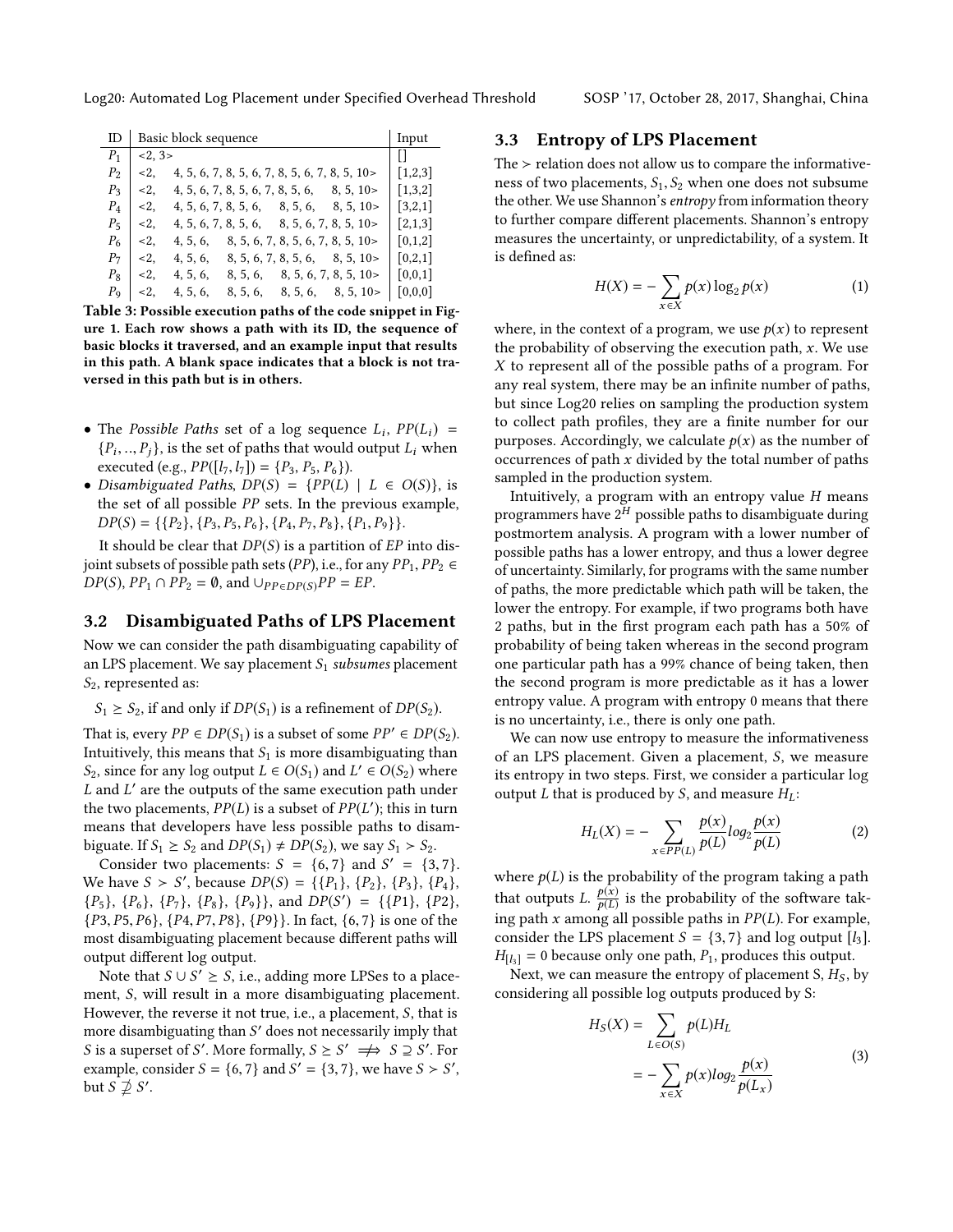<span id="page-5-1"></span>

| bb             |   | $P_2$    | $P_3$          | $P_4$    | $P_5$          | $P_6$ | $P_7$    | $P_8$ | $P_{9}$  | $\boldsymbol{w}$ |
|----------------|---|----------|----------------|----------|----------------|-------|----------|-------|----------|------------------|
| $\overline{2}$ |   |          |                |          | 1              |       |          |       |          | 1.00             |
| 3              |   | $\theta$ | $\theta$       | $\theta$ | 0              | 0     | $\theta$ | 0     | $\theta$ | 0.11             |
| 4              | 0 | 1        |                | 1        | 1              | 1     | 1        |       | 1        | 0.89             |
| 5              | 0 | 4        | 4              | 4        | 4              | 4     | 4        | 4     | 4        | 3.56             |
| 6              | 0 | 3        | 3              | 3        | 3              | 3     | 3        | 3     | 3        | 2.67             |
|                | 0 | 3        | $\overline{2}$ | 1        | $\overline{2}$ | 2     | 1        |       | $\theta$ | 1.33             |
| 8              | 0 | 3        | 3              | 3        | 3              | 3     | 3        | 3     | 3        | 2.67             |
| 10             |   |          |                |          |                |       | 1        |       |          | 0.89             |

Table 4: Basic block count matrix of the example program. Each row represents a basic block. Weight  $w$  is the number of times the basic block is expected to be traversed by a path if we assume each path has equal probability.

.

where  $L_x$  is the log output produced by path x under S.

Consider the two placements  $S_1 = \{3\}$  and  $S_2 = \{7\}$ from the above example.  $DP({3}) = {P_1}, {P_2 - P_9}$  and  $DP({7}) = {\{P_1, P_9\}, \{P_2\}, \{P_3, P_5, P_6\}, \{P_4, P_7, P_8\}}$ . Therefore  $S_1 \not\geq S_2$  and  $S_2 \not\geq S_1$ . To measure their entropy, we need to know the probability of each path. If we assume each path shown in Table [3](#page-4-0) has equal probability, then we will have  $H({3}) = 2.67$  whereas  $H({7}) = 1.28$ , indicating  ${7}$  is a more informative placement compared to  $\{3\}$ .

We have the following property:

THEOREM 1. If  $S \geq S'$ , then  $H_S \leq H_{S'}$  regardless of the the incredibility distribution paths' probability distribution.

PROOF. For each execution path  $x \in X$ , its contributions to H<sub>S</sub> and H<sub>S</sub>' are  $-p(x)log_2\frac{p(x)}{p(L_x)}$  $\frac{p(x)}{p(L_x)} = -p(x)log_2p(x) + p(x)log_2p(L_x)$ and  $-p(x)log_2 \frac{p(x)}{p(L'_x)}$  $\frac{p(x)}{p(L'_x)} = -p(x)log_2 p(x) + p(x)log_2 p(L'_x)$  $x$ ), respectively, where  $L'_x$  and  $L'_x$  are the log outputs of x under place-<br>ment S and S' respectively. Since  $S \ge S'$  *PP(I)*  $\subset PP(I')$ ment S and S', respectively. Since  $S \geq S'$ ,  $PP(L_x) \subseteq PP(L'_x)$ ,<br>so  $P(L_x) \leq P(L'_x)$  and thus  $log_P(L_x) \leq log_P(L'_x)$ . Hence we so  $p(L_x) \leq p(L'_x)$ , and thus  $log_2 p(L_x) \leq log_2 p(L'_x)$ . Hence w  $\sum_{p(x)}$ , and thus  $log_2p(L_x) \leq log_2p(L'_x)$  $\frac{x}{x}$ ). Hence we have  $-p(x)log_2\frac{p(x)}{p(L_x)}$  $\frac{p(x)}{p(L_x)} \leq -p(x)log_2 \frac{p(x)}{p(L'_x)}$  $\frac{p(x)}{p(L'_x)}$ , and  $H_S \leq H_{S'}$ .  $\Box$ 

#### <span id="page-5-0"></span>4 THE LPS PLACEMENT ALGORITHM

In this section, we discuss the design and implementation of a placement algorithm. The inputs are: (1) runtime execution paths and their frequencies, (2) the system's Java bytecode (used to determine the effect of logging variable values in each basic block and to identify the start and end of a request), and (3) a slowdown threshold. The algorithm will compute a near optimal placement – i.e., where to place a log printing statement and what variable values to include – that incurs less overhead than the specified threshold.

#### 4.1 Estimating Slowdown

One approach to consider the slowdown of a placement is to run the system and measure the actual slowdown. While this is accurate, we cannot afford to benchmark the system with each LPS placement being considered by our algorithm. Instead, we opt to estimate the slowdown by considering the number of times the placed LPSes will get executed in a path. If this number is w, then we assume the slowdown will be  $w \times t$ , where t is the latency of executing a single LPS. The performance threshold is thus being considered as a threshold on the number of expected log output entries per run, e.g., no more than 3 log entries per request.

We compute the number of expected log output entries by considering the frequency of each path. For each basic block, bb, that appears in the path profile, we compute its weight, w, which is the expected number of times it will be traversed in a path as follows:

$$
w = \sum_{x \in X} p(x) count(x, bb)
$$

Recall that x is an execution path, and  $p(x)$  is the probability<br>of observing path x, count(x, bb) is the number of times x of observing path x. count(x, bb) is the number of times x traverses basic block bb. Table [4](#page-5-1) shows the number of times each basic block appears in each path for the example in Figure [1.](#page-3-1) At line 3, the weight of the basic block is 0.11, indicating that if we place an LPS there, it will be printed 0.11 times on average in an execution path, or 11 times per 100 execution paths. For an LPS placement, S, the number of expected log output entries per execution path under this placement is simply the sum of the weights of all basic blocks in S. For example, if  $S = \{6, 7\}$  in our example, there will be an average of 4 log entries printed by an execution path.

#### 4.2 The Placement Problem and Algorithm

Now we can define the problem of LPS placement. Given a set of basic blocks, BB, where each block has a weight, w, the problem of placement is to find a subset of BB,  $S \subseteq BB$ , such that the sum of the weights of all basic blocks in S is under a threshold,  $W_T$ , and entropy  $H_S$  is minimized. We call this minimum entropy the optimal placement. Note that this does not yet take into account the use of logging variable values. We consider this in [§4.3.](#page-7-0)

Computing the optimal placement using a brute force search requires enumerating every combination of basic blocks, and then selecting the one that offers the lowest entropy with a total weight that is under the threshold. The complexity of this brute force algorithm is  $2^N$ , where N is<br>the number of basic blocks. In practice, this algorithm is the number of basic blocks. In practice, this algorithm is computationally infeasible; e.g., 1,402 unique basic blocks are traversed in a single HDFS write request on average.

Log20 solves this combinatorial optimization problem using a dynamic programming algorithm that approximates the optimal solution. Given all basic blocks,  $[bb_1, bb_2, ..., bb_N]$ , the algorithm first sorts them by their weights such that  $w_i \leq w_{i+1}$ , where  $w_i$  is the weight of  $bb_i$ . Let  $S(i-1, w)$  be a near optimal placement of I PSes in  $[hh, hh, hh]$ , l within near optimal placement of LPSes in  $[bb_1, bb_2, ..., bb_{i-1}]$  within a total weight of w. For each basic block in  $[bb_i, bb_{i+1}, ..., bb_N]$ ,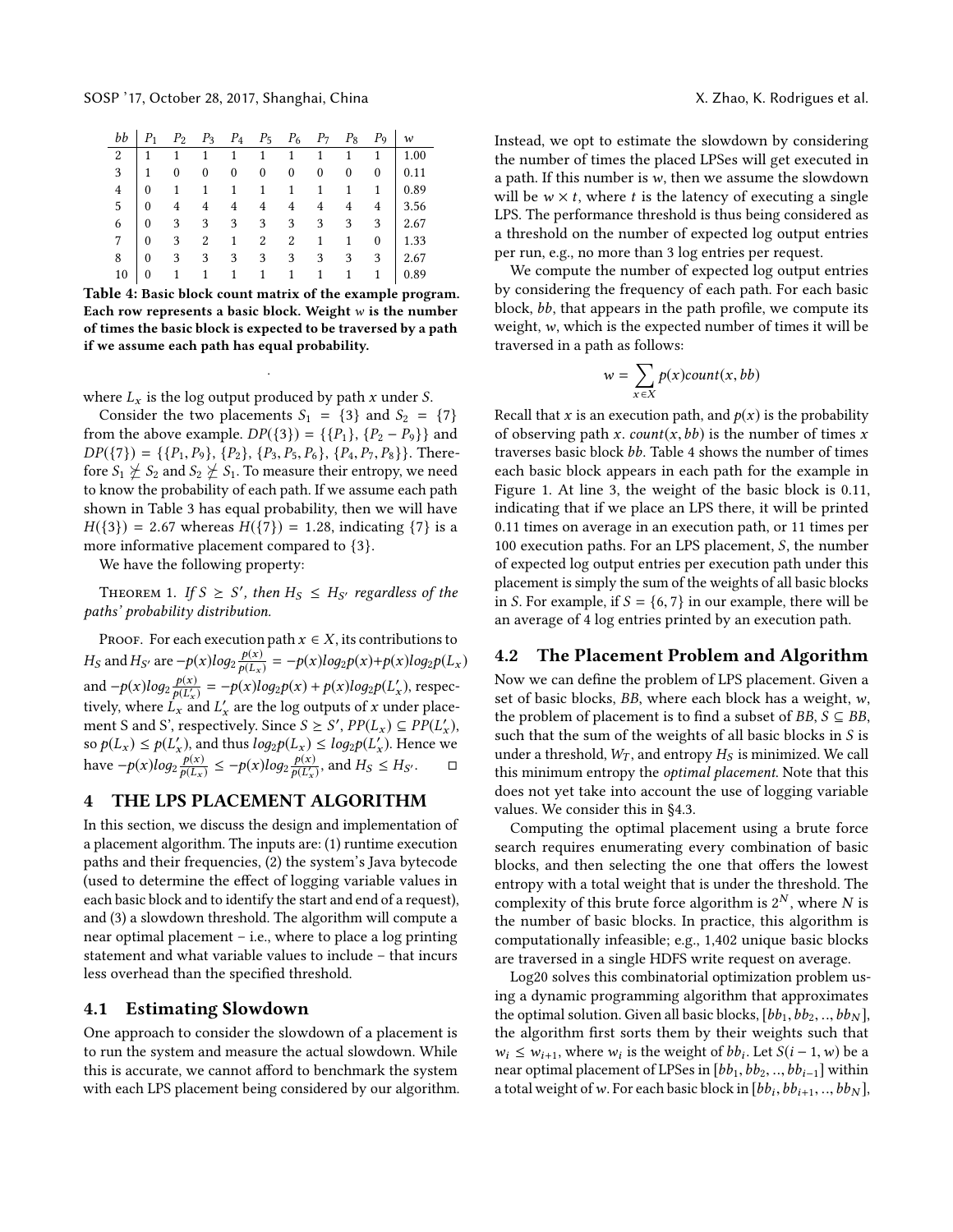<span id="page-6-0"></span>Log20: Automated Log Placement under Specified Overhead Threshold SOSP '17, October 28, 2017, Shanghai, China

|     | bb             |    | $w=0.00$ |       | $w=0.11 - 1.11$ |       | $w=1.33$ |           | $w=1.44 - 3.78$ | $w=4.00$  |       |
|-----|----------------|----|----------|-------|-----------------|-------|----------|-----------|-----------------|-----------|-------|
| row |                | S  | $H_S$    | S     | $H_S$           | S     | $H_S$    | S         | $H_S$           | S         | $H_S$ |
|     | 3              | 유  | 3.17     | ${3}$ | 2.67            | ${3}$ | 2.67     | ${3}$     | 2.67            | {3}       | 2.67  |
| 2   | 10             | 욥  | 3.17     | ${3}$ | 2.67            | ${3}$ | 2.67     | ${3}$     | 2.67            | ${3}$     | 2.67  |
| 3   | 4              | 욥  | 3.17     | ${3}$ | 2.67            | {3}   | 2.67     | ${3}$     | 2.67            | ${3}$     | 2.67  |
| 4   | $\overline{2}$ | 욥  | 3.17     | ${3}$ | 2.67            | {3}   | 2.67     | ${3}$     | 2.67            | $\{3\}$   | 2.67  |
| 5   | 7              | 욥  | 3.17     | ${3}$ | 2.67            | {7}   | 1.28     | $\{3,7\}$ | 1.06            | $\{3,7\}$ | 1.06  |
| 6   | 6              | 욥  | 3.17     | ${3}$ | 2.67            | {7}   | 1.28     | $\{3,7\}$ | 1.06            | ${6,7}$   | 0.00  |
| 7   | 8              | 욥  | 3.17     | ${3}$ | 2.67            | {7}   | 1.28     | $\{3,7\}$ | 1.06            | ${6,7}$   | 0.00  |
| 8   | 5              | {} | 3.17     | ${3}$ | 2.67            | {7}   | 1.28     | $\{3,7\}$ | 1.06            | $\{6,7\}$ | 0.00  |
|     |                |    |          |       |                 |       |          |           |                 |           |       |

Table 5: The entropy-weight matrix for our example. Each entry shows the placement  $S(i, w)$  and its entropy  $H_S$ . We merge the columns representing  $w_1$  and  $w_2$  when  $S(i, w_1) = S(i, w_2)$  for any i.

<span id="page-6-1"></span>

|  |  |  | $S$   $P_1$ $P_2$ $P_3$ $P_4$ $P_5$ $P_6$   $W$   $H$                                                                                                                                                                                                                                             |  |
|--|--|--|---------------------------------------------------------------------------------------------------------------------------------------------------------------------------------------------------------------------------------------------------------------------------------------------------|--|
|  |  |  |                                                                                                                                                                                                                                                                                                   |  |
|  |  |  |                                                                                                                                                                                                                                                                                                   |  |
|  |  |  |                                                                                                                                                                                                                                                                                                   |  |
|  |  |  | $\begin{tabular}{c cccccc} 1 & 0 & 0 & 1 & 2 & 2 & 3 & 1.33 & 0.67 \\ 2 & 0 & 0 & 2 & 2 & 3 & 3 & 1.67 & 1.00 \\ 3 & 3 & 2 & 2 & 1 & 1 & 3 & 2.00 & 1.00 \\ 1,2 & 0,0 & 0,0 & 1,2 & 2,2 & 2,3 & 3,3 & 3.00 & 0.33 \\ 1,3 & 0,3 & 0,2 & 1,2 & 2,1 & 2,1 & 3,3 & 3.33 & 0.33 \\ 2,3 & 0,3 & 0,2 & $ |  |
|  |  |  |                                                                                                                                                                                                                                                                                                   |  |
|  |  |  |                                                                                                                                                                                                                                                                                                   |  |

Table 6: An example that shows our dynamic programming algorithm is not optimal. The program has three basic blocks (1, 2, and 3), and a total of 6 execution paths  $P_1$ - $P_6$ . Each row shows a placement. Columns  $P_1-P_6$  show the log output, represented as the number of appearances of the LPS that is placed at each basic block, produced by each path. We assume that the order of log entries cannot further distinguish different paths; i.e., if two paths produce the same type and number of log entries, then they also have the same sequence. W shows the total weight of each placement assuming each path has the same probability. The last column shows the entropy of each placement.

the algorithm adds it to the current placement,  $S(i - 1, w)$ , if and only if it reduces the entropy of  $S(i - 1, w)$  while respecting the weight threshold. Formally,

$$
S(i, w) = \begin{cases} S(i-1, w) & \text{if } H(S(i-1, w)) \leq \\ S(i-1, w-w_i) \cup \{bb\} & \text{otherwise} \end{cases}
$$

Log20 implements this algorithm by maintaining an entropyweight (EW) matrix, where  $EW(i, w)$  shows the entropy of  $S(i, w)$ . Table [5](#page-6-0) shows the EW matrix for our example. Given a weight threshold  $W_T$ ,  $EW(8, W_T)$  shows the computed near-optimal placement and entropy. For example, when the weight threshold is 1.00, indicating that the user expects that on average there are no more than 1.00 log entries being printed by an execution path, she should place an LPS at line 3 that leads to an entropy of 2.67. When the threshold is set to 2 log entries per execution she should log at line 3 and line 7. To achieve entropy 0.00, she should log at line 6 and 7 that results in 4 log entries per execution.

Note that this algorithm may not compute the optimal placement because such a placement of  $[bb_1, bb_2, \ldots, bb_i]$  may be a combination of a non-optimal placement of  $[bb_1, bb_2,$ ..,  $bb_{i-1}$  and  $bb_i$ . In other words, the optimal placement  $S_i$  (*i* w) could be  $S'(i-1, w-w)$  + *l* bb, even though  $S_{opt}(i, w)$  could be  $S'(i - 1, w - w_i) \cup \{bb_i\}$ , even though  $H(S'(i-1, w-w_i)) > H(S(i-1, w-w_i))$  Consider the example  $H(S'(i-1, w-w_i)) > H(S(i-1, w-w_i))$ . Consider the example shown in Table 6, If we assume the weight threshold is 3.67 shown in Table [6.](#page-6-1) If we assume the weight threshold is 3.67, i.e., on average we allow no more than 3.67 log entries to be printed on an execution path, then the optimal placement will be {2, 3}. However, using our dynamic algorithm we will compute  $S(N, W_T)$  to be  $\{1, 2\}$ , because when we are computing  $S(3, 3.67)$ , we only consider  $S(2, 3.67) = \{1, 2\}$ and  $S(2, 1.67) \cup \{3\} = \{1, 3\}.$ 

The complexity of this algorithm is  $N \times [W]$ , where [W] is the total number of possible weight values that could occur from a selection of basic blocks. In the worst case,  $[W]$  is still  $2^{\mathcal{N}}$  since the basic block weights are not integers and there are  $2^N$  possible selections. We solve this by scaling-up and rounding the block weights and weight threshold to make them integers. The choice of scale factor, C, allows us to trade the precision of the algorithm with its efficiency. This implementation has complexity of  $N \times W_{max}$ , where  $W_{max}$ is given by,

$$
W_{max} = \left[ C \times min(W_T, \sum_{i=1}^{N} w_i) \right]
$$

The  $min(W_T, \sum_{i=1}^{N} w_i)$  term is used to check if weight thresh-<br>old  $W_T$  is greater than the sum of all basic blocks' weights old  $W_T$  is greater than the sum of all basic blocks' weights.

An optimization we made in the implementation is to differentiate execution paths by the count of basic blocks instead of their sequences. This means that as long as two paths have the same number of basic blocks, and each block appears the same number of times, we consider them as the same path regardless of their ordering. Operations on sequences are expensive, and to compute  $H<sub>S</sub>$  for each placement, S, we would need to compare the sequence of basic blocks in each path. Comparing paths by basic block count allows us to simply compare their columns in the basic block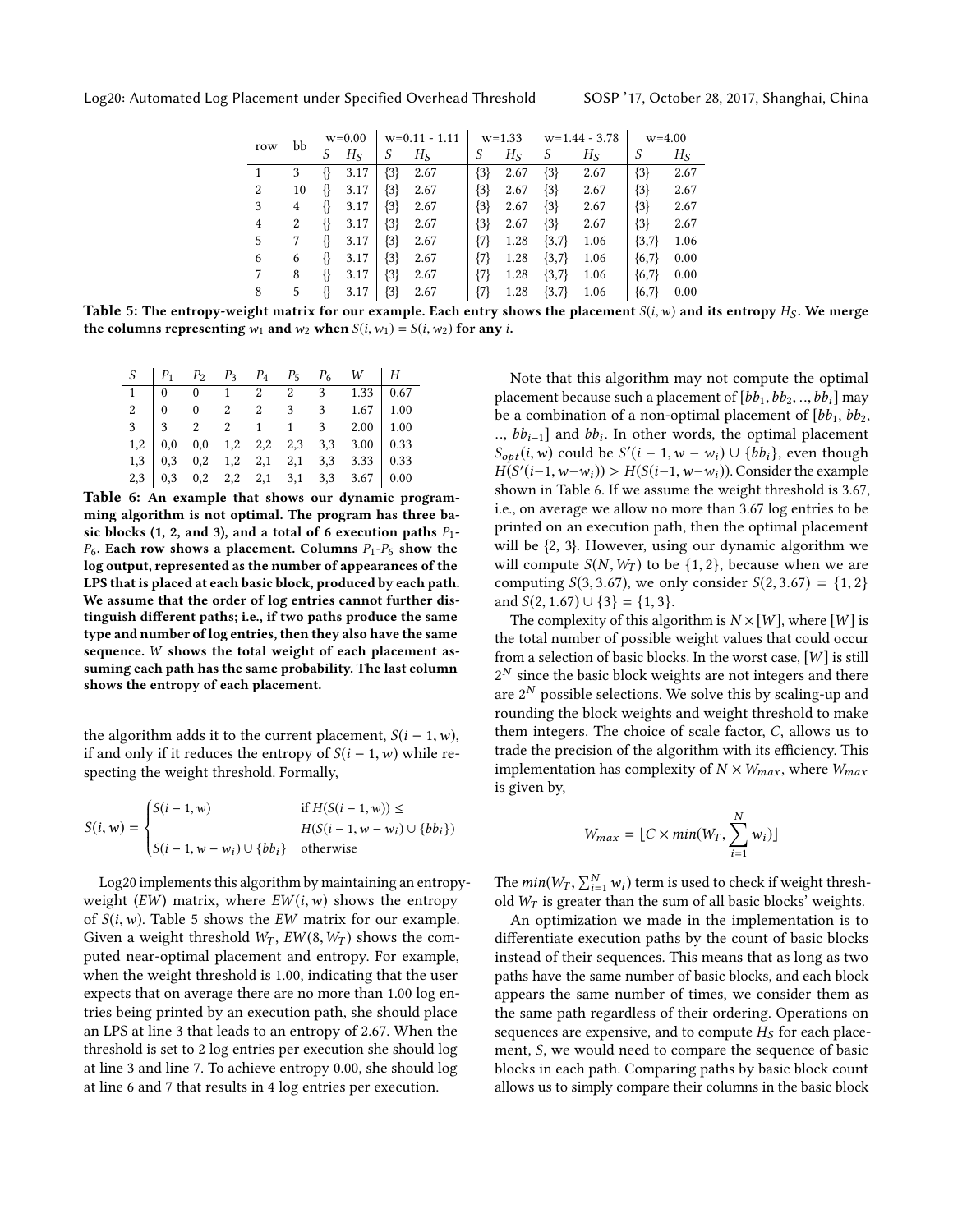count matrix, as shown in Table [4.](#page-5-1) For example,  $P_3$ ,  $P_5$ , and  $P_6$  are now considered as the same path because their corresponding columns in Table [4](#page-5-1) are the same. When considering the different log outputs of a placement, S, we simply select the rows corresponding to the basic blocks in S.

In real systems, the utility of a log would not be significantly reduced by ignoring the order of log entries. Developers or administrators typically use three properties of log entries: the existence of particular log entries, their counts, and their sequence, ordered in decreasing usefulness for postmortem debugging. The sequence of log entries, in particular, is often not reliable as real systems have high degrees of concurrency. Furthermore, as we show in [§8,](#page-10-0) even basic block count is not as useful when it comes to path differentiation, since in most debugging tasks, one merely searches for the existence of log entries.

#### <span id="page-7-0"></span>4.3 Placement with Variable Values

By additionally logging variable values, a single LPS can record the direction of multiple branches in a function, thus having the same power to disambiguate paths as placing multiple LPSes in multiple basic blocks. We refer to these variable-containing LPSes as dynamic LPSes and the previously discussed variable-lacking statements as static LPSes. In each LPS, we simply try to include all the variable values used in the branch conditions from the same method.

An LPS placed in a basic block can only record those branch variable values that are live, i.e., they still hold the value they had when used in the branch condition. We perform variable liveness analysis by transforming the code into a static single assignment (SSA) form and then perform a dataflow analysis. SSA form gives every variable value a single definition point and a unique variable name; thus we know exactly which value is live at each instruction. For variables that are out-of-scope, such as a function return value, we rewrite the bytecode to introduce a new temporary variable that holds the value so that it can be recorded at the basic block where an LPS is placed. Note that this can only be done if the LPS is after the function is called on a path; if the LPS is before the function call, we cannot know the function's return value and thus the value is treated as dead (unrecordable). The logged value is guaranteed to be a scalar since Java bytecode does not allow comparisons between non-scalars.

We do not perform dataflow analysis across threads, effectively making the assumption that a class member variable is not modified by other threads concurrently. We also cannot analyze the liveness of a variable from a  $try$  block into a catch block because we often do not know the exact program location that throws the exception. Therefore, we

<span id="page-7-1"></span>

Figure 2: Two control-flow-graphs showing  $bb_{log}$  is either a dominator (A) or post-dominator (B) of  $bb_{nolog}$ . The green nodes show the branch conditions that must be disambiguated via logged variable values in  $bb_{log}$  for it to replace an LPS in  $bb_{nolog}$ .

conservatively assume a variable value from  $try$  is not live in the catch block.

A dynamic LPS placed in basic block  $bb_{log}$  can replace a static LPS in basic block  $bb_{nolog}$  when two constraints are satisfied: (1)  $bb_{log}$  must dominate or post-dominate  $bb_{nolog}$ ; and (2) the variable values logged must unambiguously indicate whether a path from the entry block to  $bb_{nolog}$  is taken. Recall a node,  $N_a$ , dominates a node,  $N_b$ , if every path from the entry node to  $N_b$  goes through  $N_a$ . Similarly,  $N_a$  postdominates  $N_b$  if every path from  $N_b$  to the exit node goes through  $N_a$ . Constraint (1) ensures that every path that exercises  $bb_{nolog}$  also exercises  $bb_{log}$ , so that the placed log will be printed. And if  $bb_{log}$  is not traversed, one can infer that  $bb_{nolog}$  is not traversed either. A limitation of this approach (compared to purely static LPSes) is that if the path between  $bb_{log}$  and  $bb_{nolog}$  is interrupted by an exception, the user can no longer determine if  $bb_{nolog}$  was executed. In these cases, we assume that the exception handler has logging sufficient enough to identify the source of the exception, implying whether  $bb_{nolog}$  was executed or not.

To check the second constraint, we first check whether  $bb_{log}$  dominates or post-dominates  $bb_{nolog}$ . If it dominates  $bb_{nolog}$ ,  $bb_{log}$  must be able to disambiguate all branch conditions between it and  $bb_{nolog}$ . Figure [2](#page-7-1) (A) shows this case. If any of the branch conditions cannot be disambiguated from variable values, then one cannot unambiguously determine whether  $bb_{nolog}$  is executed. If  $bb_{log}$  post-dominates  $bb_{nolog}$ (Figure [2](#page-7-1) (B)), we first need to locate  $bb_d$  that is a dominator of both  $bb_{log}$  and  $bb_{nolog}$ . Then to satisfy the second constraint, the LPS in  $bb_{log}$  must record all branches between  $bb_d$  and  $bb_{nolog}$ . This guarantees that the dynamic LPS replaces the static LPS in  $bb_{nolog}$  because when the dynamic log is printed, we know  $bb_d$  must have occurred (as it dominates  $bb_{log}$ ), and we can further infer whether the path from  $bb_d$  to  $bb_{nolog}$  is taken via the logged variable values.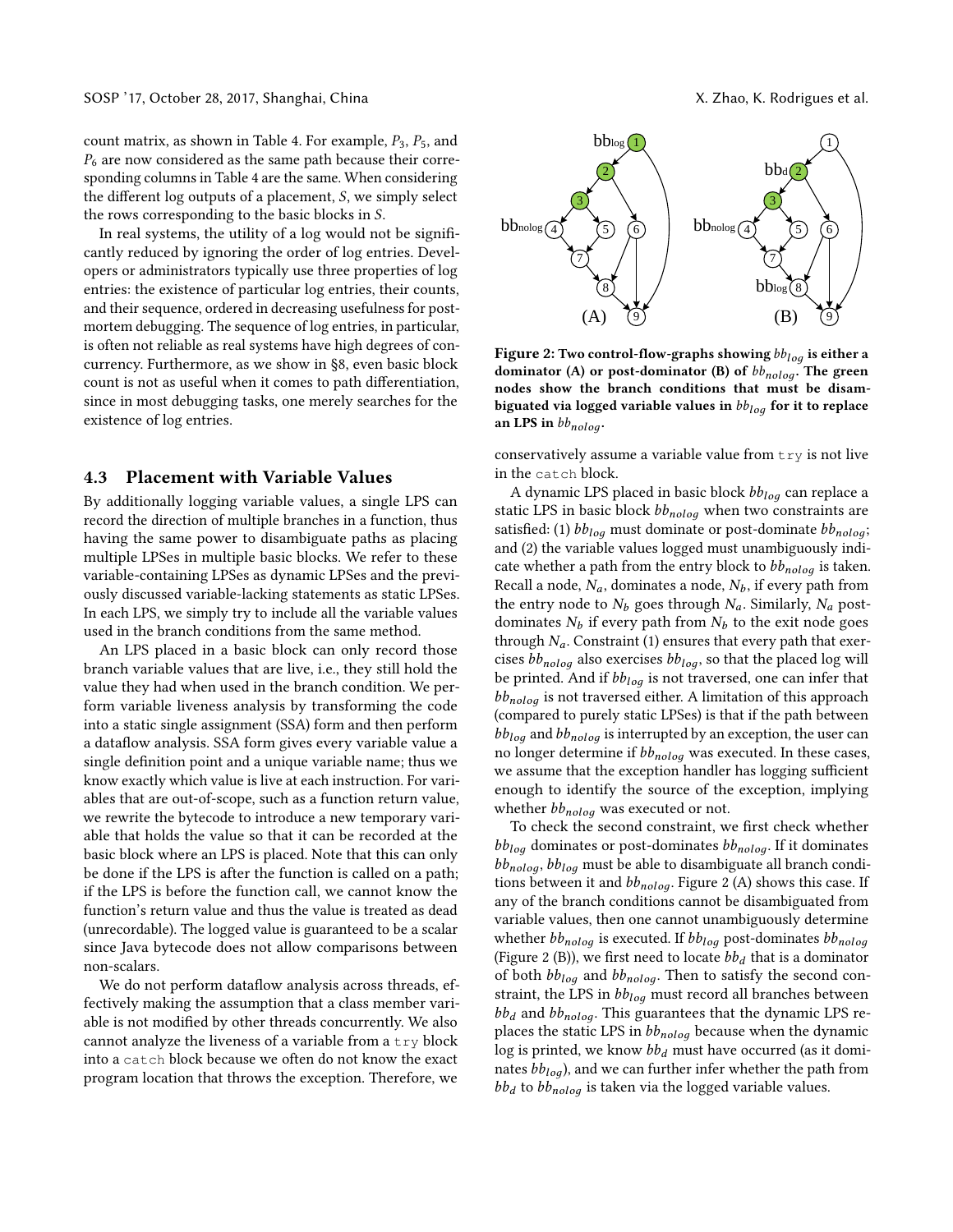We extend the placement algorithm to use these properties as follows: When considering a placement  $S = \{bb_1, bb_2, ...\}$  $bb_n$ , for each  $bb_i$ , we determine whether the block and the logged variable values satisfy the constraints necessary to logged variable values satisfy the constraints necessary to replace a static LPS in block,  $bb'_{j}$ . If so, the placement with variables has the same effect as if additional LPSes were variables has the same effect as if additional LPSes were placed in basic blocks  $S' = \{bb_1, bb'_1, bb'_2, ..., bb'_m\}$ . This allows us to use the same dynamic programming algorithm to compute the entropy of this placement using  $\overline{S} \cup \overline{S}'$  while the weight is that of S since we observe that the additional overhead is that of S, since we observe that the additional overhead of outputting variable values is negligible compared to the overhead of outputting even a simple log entry.

When the two constraints are not satisfied, a dynamic LPS in  $bb_{log}$  may still replace a static LPS in  $bb_{nolog}$  when differentiating a subset of paths. For example, in Figure [2](#page-7-1) (A), assume the dynamic LPS in  $bb_{log}$  cannot record the variable values in the branch condition at basic block 2, but it can record the branch conditions at blocks 1 and 3. If we are differentiating between paths that went through basic block 2 (e.g., {1, <sup>2</sup>, <sup>3</sup>, <sup>4</sup>} and {1, <sup>2</sup>, <sup>3</sup>, <sup>5</sup>}), the LPS still has the same effect as if  $bb_{nolog}$  is logged. Therefore, we further consider the changes to the disambiguated paths set,  $DP(S)$ , caused by additional variable values, and recalculate the entropy.

#### <span id="page-8-0"></span>5 IMPLEMENTATION

The Log20 system consists of three major components: the instrumentation library, the tracing library that is used for both request tracing and logging, and the LPS placement generator. The systems we evaluate in [§8](#page-10-0) are all distributed systems used for processing user requests. Thus, we limit our consideration of execution paths to request processing code. In a typical use case, first the instrumentation library statically instruments the application's bytecode in every basic block of the request processing code so it invokes the tracing library. Then, at runtime, the tracing library ([§6\)](#page-8-1) collects traces for each request, feeding them to the LPS placement generator. The LPS placement generator applies the algorithm from [§4](#page-5-0) to generate the LPS placement strategies for the user to choose from. Finally, the instrumentation library instruments the application's bytecode again to place an LPS in each basic block from the chosen placement that invokes our tracing library to perform the actual event logging. Alternatively, developers can manually insert the LPS into the code. This process is repeated periodically to ensure the placement remains effective should the workload change.

The instrumentation library identifies entry and exit points of request processing code in a semi-automatic manner. It uses the Soot [\[32\]](#page-16-17) static analysis framework to first statically identify event processing loops by searching for infinite loops or loops controlled by member variables within every thread's run() method; every method called from such a

loop is identified as a request entry-point. In case this heuristic fails, e.g., requests that are processed by the Java main thread which does not have a run() method, we rely on the user to determine the request entry and exit points – a mostly one-time effort for mature applications. We also use Soot to instrument the bytecode.

The LPS placement generator aggregates the request traces before applying the algorithm from [§4](#page-5-0) with a few practical optimizations. In order to aggregate each sampled path into a set of unique paths and their probabilities, we must compare each sampled path with every other path. If the average path length is large, this process can be prohibitively expensive. Instead, we compute a SHA1 hash for each sampled path and perform the comparison on the hashes. We found any potential hash collisions negligibly affected the accuracy of the algorithm. The probability of each path is computed as the number of occurrences of this path in the trace, divided by the number total number of paths. When computing a set of disambiguated paths, we use a simple partition refinement algorithm instead of naively computing the intersection of every basic block's disambiguating paths. Finally, we again use Soot to statically analyze what variables are log-worthy and the basic blocks they disambiguate. Note that currently, we only analyze paths from a single node rather than stitching them together with paths from other nodes where a request may be processed by multiple nodes.

## <span id="page-8-1"></span>6 TRACING LIBRARY

We designed and implemented a JVM-based tracing library that collects runtime profiling information. It is used for both sampling-based request profiling and as a logging library rivaling existing ones such as Log4j 2 [\[21\]](#page-16-13). The tracing library can switch between tracing and logging mode at runtime. In tracing mode, it records the observed frequency of each basic block in each sampled request. In logging mode, it prints logs only in basic blocks that are included in the LPS placement.

#### 6.1 Usage

Upon application initialization, the library will inject the following instrumentation code to the end of each basic block when used for request profiling:

```
log(MethodID#BBID);
```
Instrumentation of each request is controlled via similar instrumentation code at the start and end of the request processing code path:

```
logRequestBegin(RequestID, MethodID#BBID);
logRequestEnd(RequestID, MethodID#BBID);
```
MethodID, BBID, and RequestID are integer constants that are statically computed, uniquely representing a method, a basic block within that method, and a type of request (e.g., a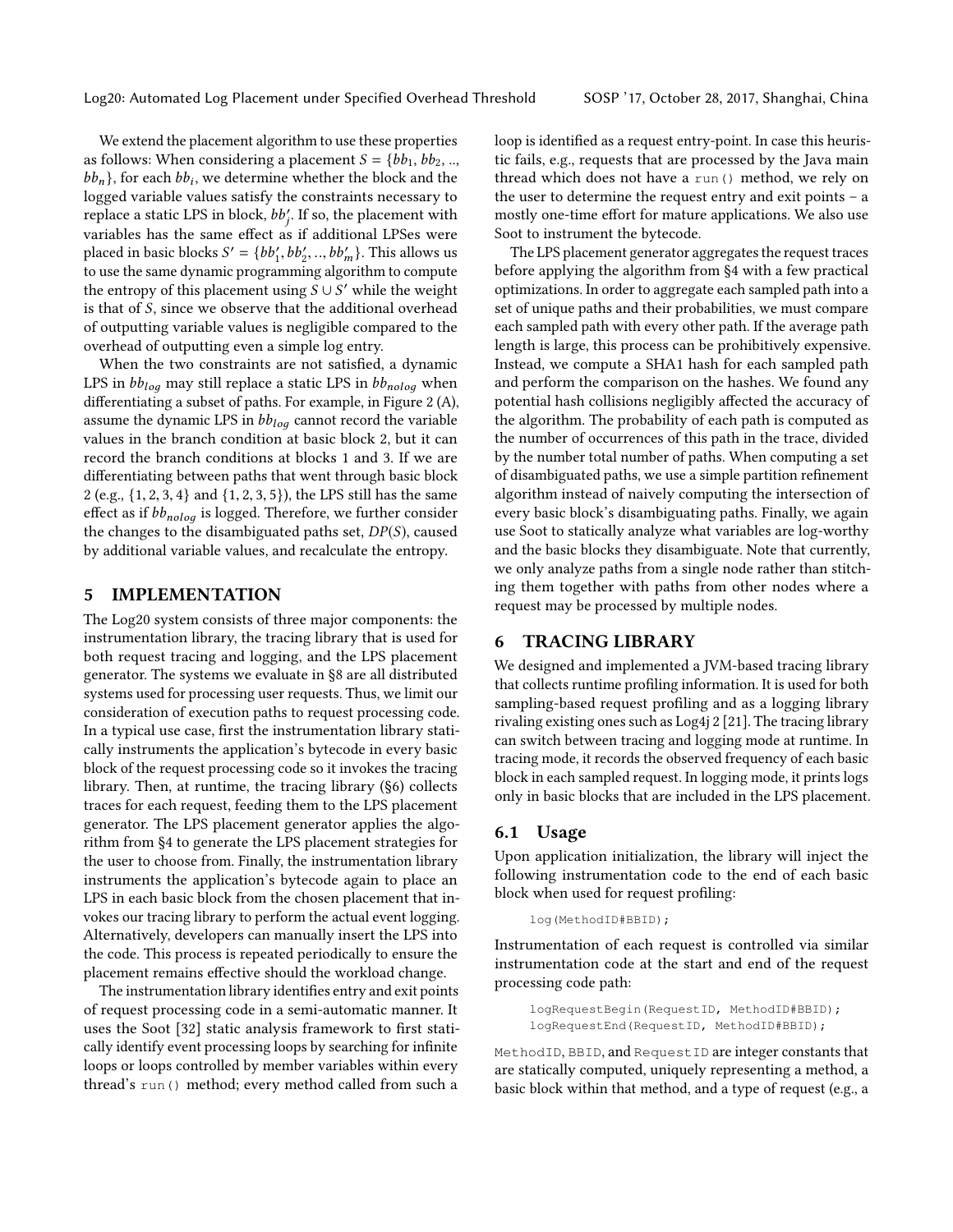<span id="page-9-1"></span>

Figure 3: Architecture of the tracing library.

read block request). Inside logRequestBegin(), the library decides whether to turn on a flag to enable tracing of the current request based on a specified sampling rate. This sampling rate controls how often Log20 collects and updates the run-time profile, which in turn affects how quickly Log20 can react to workload changes. The log() method checks the flag to determine whether to log or not. When used for logging, the library statically instruments the bytecode at the target basic blocks as described in [§5,](#page-8-0) with the differences that (1) it does not check for the flag but always logs the data, and (2) it uses the MethodID and BBID to index into a table that indicates which variable values to record.

Users can configure the instrumentation library dynamically via HTTP request, including setting the sampling rate of each type of request, enabling or disabling the tracing of a certain type of request, etc. Users can also patch the bytecode at runtime without restarting the application, to enable, disable, add or remove instrumentation points. Dynamic bytecode rewriting is done by reloading a modified class using a modified version of the Spring-loaded library [\[28\]](#page-16-18).

#### 6.2 Design

Figure [3](#page-9-1) shows the overall architecture of our tracing library. It consists of a scheduler and multiple logging containers. Each container is a memory buffer (set to 4MB) that is used to log the data from one thread. When the application is started, the tracing library allocates a pool of containers. At the beginning of each request that is being traced, the scheduler is invoked to select a container from the pool and attaches it to the thread. The scheduler attempts to select a container that was last used by a thread executing on the same core as the current thread. If multiple containers are available, it tries to select the approximated last-recently-used one because data might still be in the cache. The scheduler maintains a container allocation table that maps a thread ID to the container. Each log point only writes data to the buffer within the container attached to this thread. At the end of the processing of a request, the scheduler returns the container to the pool.

Since more than one thread can be created to process a request, we also instrument the thread creation points, such as Thread.start() in Java. Consequently, any thread that is created during the processing of a traced request will also be traced. Note that even if concurrent threads are processing the same request each one writes to its own container.

This design allows our tracing library to be almost free from synchronization. Each thread writes to a unique container buffer, therefore synchronization is not necessary at each log point, and a write operation simply increments the container's end-of-buffer pointer. There is only one critical region that is used to protect the scheduler's container allocation and reclamation.

Each container operates in one of the two modes: logging or tracing. When used as logging library, it simply appends a record to the memory buffer each time that  $log($ ) is invoked. A log entry consists of the following fields: a timestamp, MethodID#BBID, threadID and any variable values.

Tracing mode is only used for request profiling. Since Log20's LPS placement algorithm only considers the count of each basic block rather than the sequence, the container simply updates a counter for each basic block in a basic block table. The container on the right in Figure [3](#page-9-1) shows such an example. We maintain a method table that is indexed by the method ID, and each entry stores the index of the first basic block of this method in the basic block table. The first time a method with a particular method ID is invoked, we allocate  $N_m$  entries in the basic block table where  $N_m$  is the number of basic blocks in this method. Whenever a log point is executed, the index of the counter for this basic block in the basic block table is computed as method\_table[MethodID] + BBID, and the corresponding counter is incremented.

Containers are flushed to disk when they are nearly full at the end of a request. Instead of outputting data to a single log file, each container writes to a different log file. Thus, there is also no need to synchronize writes to the file. We developed a post-processing tool capable of stitching log entries from different log files into a single sequence.

## <span id="page-9-0"></span>7 LIMITATIONS

Other than those discussed in [§1,](#page-0-2) Log20 has a few other limitations. First, the coverage of the trace is not exhaustive. Some functions or basic blocks will not be exercised by the workload, so they are excluded from LPS placement consideration. Currently, Log20 places an LPS in every unexecuted basic block, with an optimization that if a function is unexecuted, we place an LPS at the beginning of the function and include all path-disambiguating variables; additional LPSes are placed in any uncovered paths remaining.

A change of workload can result in undesirable logging behavior because Log20's placement is optimized towards the old workload. For example, when the system suddenly executes a new path, an excessive amount of log entries could be printed, incurring large overhead. To mitigate this problem, LPSes can use an adaptive sampling strategy, where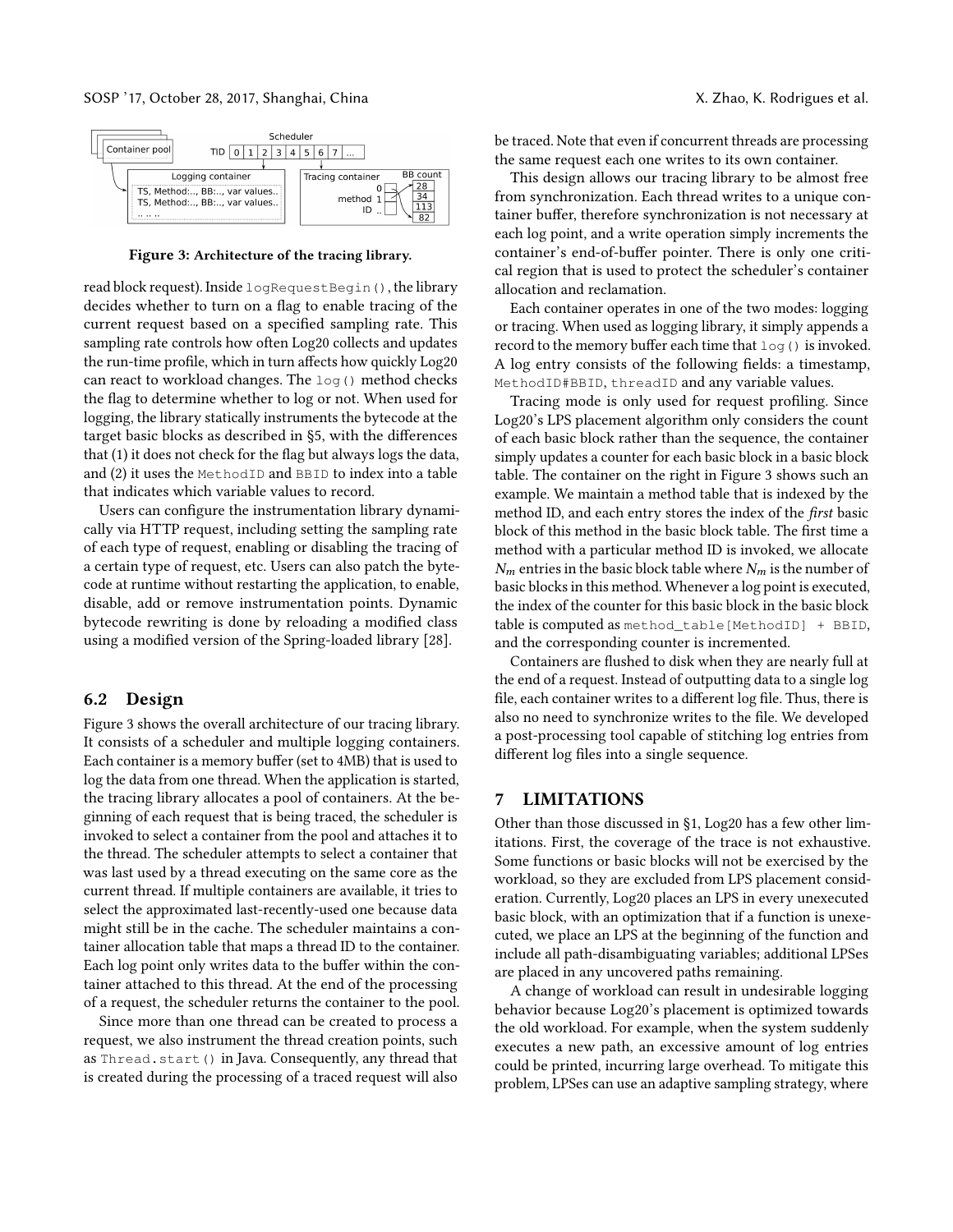<span id="page-10-1"></span>

| System       | Sampled | Unique paths, measured by | Static               |            |
|--------------|---------|---------------------------|----------------------|------------|
|              | paths   | BB count                  | BB appearance        | <b>BBs</b> |
| <b>HDFS</b>  | 2,350   | 1668                      | 250                  | 1402       |
| <b>HBase</b> | 7,429   | 26                        | 11                   | 50         |
| <b>YARN</b>  | 1,281   | 55                        | 34                   | 309        |
| ZooKeeper    | 38,978  | 16                        | 15                   | 63         |
| - -          |         |                           | $\ddot{\phantom{0}}$ |            |

Table 7: Systems and sampled paths used in experiments.

the sampling rate backs off exponentially (e.g., each LPS only records its  $2^n$ th dynamic occurrence) [\[10\]](#page-16-19).

Finally, Log20 is designed to work independently from developers' manual LPS placement. If developers have already placed LPSes in the system, Log20 can be used to suggest additional LPSes while keeping the existing ones. However, Log20 cannot 'learn' from the logging patterns in existing LPSes (e.g., which conditions are log-worthy) and apply them to place LPSes on unlogged paths.

## <span id="page-10-0"></span>8 EXPERIMENTAL EVALUATION

We answer the following questions in our evaluation: (1) How effective is Log20's automatic LPS placement? (2) How does it compare with developers' manual placement? (3) Do the LPSes placed by Log20 help with debugging? (4) How does it compare with the static-analysis based path profiling algorithm by Ball and Larus [\[2\]](#page-15-1)? (5) How well does Log20 approximate an optimal placement? (6) How much overhead does our tracing library incur?

Our evaluation was setup as follows: we evaluated Log20 on four systems – HDFS, HBase, Hadoop YARN, and Zoo-Keeper. HiBench [\[13\]](#page-16-20) was used to generate workloads for HDFS and YARN while we used HBase's built-in Performance Evaluation tool to generate workloads for HBase. ZooKeeper's workload was generated and evaluated using the benchmark tool from the original ZooKeeper paper [\[14\]](#page-16-21). For HDFS, HBase, and YARN, we ran an 11-node cluster comprising one master and 10 slaves. We used a 10 node cluster for ZooKeeper because leader-node promotion is dynamic.

To obtain the path profiles, we monitored the systems using our tracing library. The number of paths collected is shown in Table [7.](#page-10-1) Each path is the execution of a request on one node. For HDFS, HBase, and YARN, we used the trace from the slave (datanode, region server, and node manager respectively). We chose slave nodes instead of the master because slaves are on the critical path of most user requests, requiring a critical balance between informativeness and the overhead of logging. ZooKeeper is a decentralized system, so we randomly selected a node when analyzing its trace.

Table [7](#page-10-1) shows the counted number of different execution paths in two ways: (1) by the count of basic blocks, and (2) by only considering basic block appearances. The large variance in the number of paths under these two approaches is a result

of data-processing loops. For example, HDFS contains a loop that processes a batch of data per iteration. This results in a large number of unique paths when they are distinguished by the basic block count. This further leads to a high entropy value that can only be eliminated if we record the number of iterations of that loop. Log20 is able to disambiguate different paths based on both basic block appearance and basic block execution counts. Our evaluation result is mainly based on appearance because we believe developers usually look for the appearance of log entries rather than their counts during postmortem debugging. Nevertheless, we also show the count-based result for HDFS.

#### <span id="page-10-2"></span>8.1 Entropy versus Overhead

The curves in Figure [4](#page-11-0) illustrate the relationship between entropy and overhead. Overhead is measured as the expected number of log entries per request. On average, the execution of each LPS takes 1.5  $\mu$ s in our system using Log4j, the default logging library used by the evaluated systems. With these curves, developers can choose the right balance between the informativeness and overhead, measured either by number of log entries per request or by slowdown.

The reduction of entropy has a non-linear relationship with the increase in overhead. At the beginning, with relatively small overhead, Log20 can compute a near-optimal placement that quickly reduces the entropy as the overhead is increased. Later additions of LPSes have diminishing returns in reducing the entropy. Fundamentally, this is because the production workload is highly skewed. There are just a small number of hot paths while the vast majority of paths are cold. For example, in our HDFS workload, 20% of the unique paths (by basic block appearance) account for 78% of all paths are sampled. Similarly, at the basic block level, the weight distribution is also skewed – a small number of basic blocks appear the majority the time across the trace. Consequently, under a small overhead threshold, Log20 infers a placement that covers the cold paths and basic blocks, and can quickly reduce the entropy, since there is only a small number of unique hot paths. However, to further reduce entropy, we need to place LPSes in hot paths to further differentiate them.

This non-linear relationship further suggests the importance of a good placement strategy. A sophisticated placement strategy could eliminate a majority of the uncertainty with relatively little overhead, whereas a less optimal strategy could incur large overheads without offering meaningful information. For example, in HDFS, Log20's placement can reduce the entropy from 6.41 to 0.91 with fewer than two log entries per request. Intuitively, this means that with two log entries per request, Log20 can reduce the number of possible paths from  $2^{6.41} \approx 85$  to  $2^{0.91} \approx 2$ .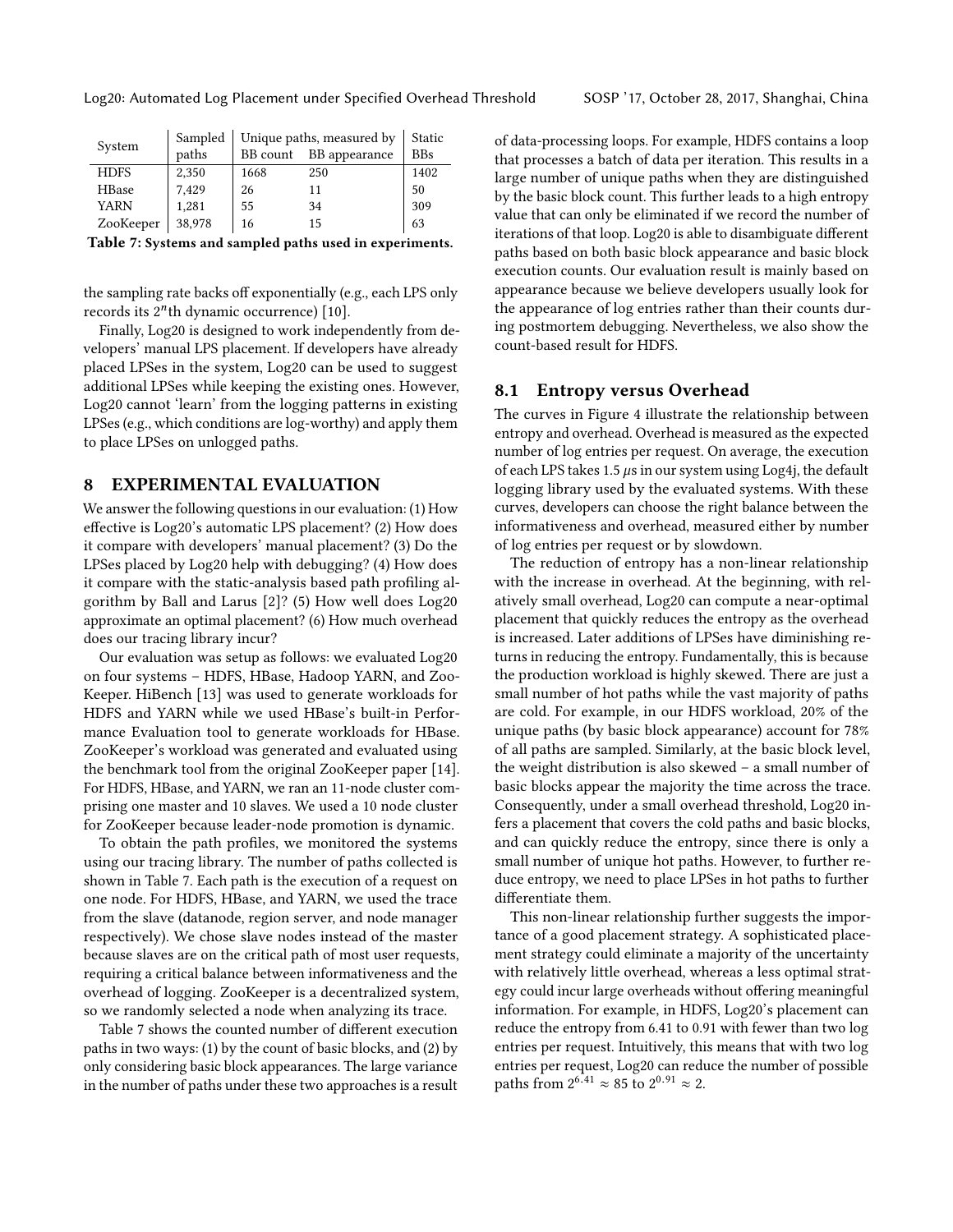<span id="page-11-0"></span>

Figure 4: Entropy versus overhead. The x-axis shows the overhead, measured in average number of log entries per request. The y-axis shows the entropy. We also show the entropy and overhead of existing logs. For HDFS and YARN, we only show the Info verbosity because Debug verbosity outputs thousands of entries that are outside of the range.

<span id="page-11-1"></span>

Figure 5: The entropy-overhead trade-off for HDFS when paths are differentiated by basic block counts. Most of the remaining entropy is caused by data-processing loops.

Figure [5](#page-11-1) illustrates the entropy-overhead relationship for HDFS when execution paths are differentiated by basic block counts. Due to the high cost of recording the number of iterations in each data-processing loop, Log20 can only reduce a small amount of entropy within the threshold of 10 log entries per request.

Comparison with existing LPS placements. Figure [4](#page-11-0) shows the entropy and overhead of the existing LPS placements in each system. Log20 is substantially more efficient in disambiguating code paths compared to the existing placements. Table [8](#page-11-2) further illustrates this point. To be as informative as existing Info logs, Log20's placement only outputs 0.08 log entries per request, compared with the 1.58 log entries

<span id="page-11-2"></span>

| Num. of     | Info  |            |     | Debug |            |       |
|-------------|-------|------------|-----|-------|------------|-------|
| log entries | Log20 | existing % |     | Log20 | existing % |       |
| <b>HDFS</b> | 0.22  | 3.87       | 5%  | 0.32  | 2434.92 0% |       |
| <b>YARN</b> | 0.03  | 0.86       | 3%  | 0.14  | 13.69      | $1\%$ |
| ZooKeeper   | 0.005 | 0.012      | 41% | 0.02  | 1.31       | $1\%$ |
| Average     | 0.08  | 1.58       | 17% | 0.16  | 816.98     | $1\%$ |

Table 8: Comparing the overhead, as measured by the average number of log entries per request, between the existing LPS placement and the placement generated by Log20 that has the same entropy as the existing LPS. % is computed as Log20/existing.

<span id="page-11-3"></span>

| Entropy     |       | Info     | Debug |          |  |
|-------------|-------|----------|-------|----------|--|
|             | Log20 | existing | Log20 | existing |  |
| <b>HDFS</b> | 0.61  | 3.71     | 0.16  | 3.21     |  |
| <b>YARN</b> | 0.23  | 1.80     | 0.00  | 1.08     |  |
| ZooKeeper   | 1.32  | 2.18     | 0.00  | 0.74     |  |
| Average     | 0.72  | 2.57     | 0.05  | 1.68     |  |

Table 9: Comparing the informativeness of LPS placements between Log20 and developers' manual effort, under the same overhead threshold.

required by the existing Info log placement. The difference is even more substantial when compared with Debug-level log output. For example, HDFS outputs an average of 2434.92 log entries per request under Debug verbosity; In contrast,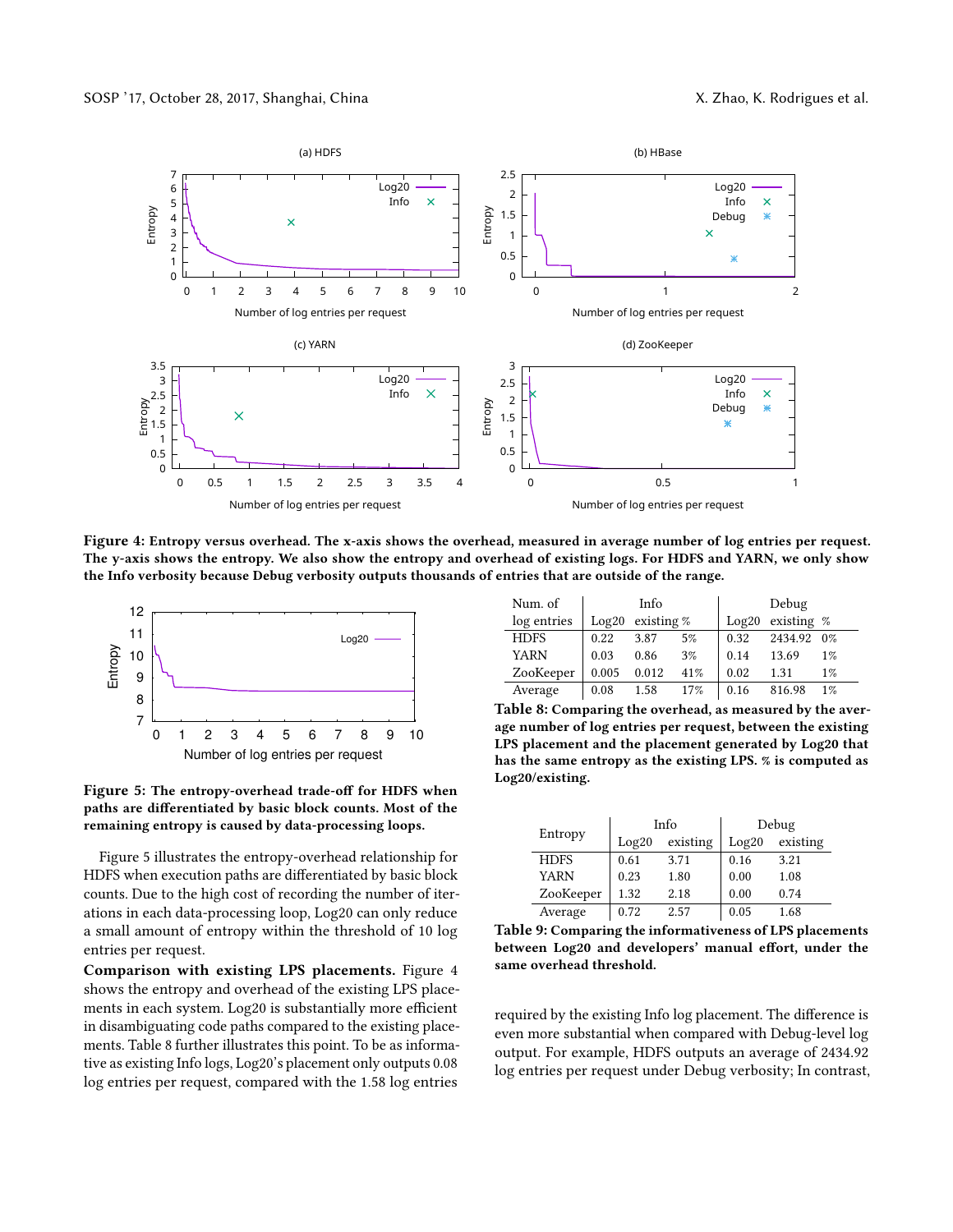Log20: Automated Log Placement under Specified Overhead Threshold SOSP '17, October 28, 2017, Shanghai, China

<span id="page-12-0"></span>

| Existing $(H = 3.71)$ |                  |           | $Log20 (H = 0.63)$ |                  |                   |  |
|-----------------------|------------------|-----------|--------------------|------------------|-------------------|--|
| Location              | $\boldsymbol{w}$ | Н         | Location           | $\boldsymbol{w}$ | Н                 |  |
| writeBlock:677        |                  | 0.58 5.42 | BlockSender:342    |                  | $0.10 \quad 5.54$ |  |
| writeBlock:715        |                  | 0.83 5.44 | convert:376        |                  | 0.27 5.58         |  |
| writeBlock:593        |                  | 0.85 5.47 | sendBlock:706      |                  | 0.12 5.58         |  |
| receivePacket:616     |                  | 0.54 5.65 | receivePacket:616  |                  | 0.54 5.65         |  |
| receivePacket:520     |                  | 1.04 5.74 | add:158            |                  | $0.06$ 5.68       |  |
| writeBlock:754        | 0.01             | 6.16      | close:298          | 0.11             | 5.72              |  |
| flushOrSync:386       | 0.00             | 6.18      | receivePacket:520  |                  | 1.04 5.74         |  |

Table 10: Comparison between the LPSes placed by developers (existing) and by Log20 on HDFS (v2.6.0). HDFS datanode only outputs 7 types of log entries under the default verbosity in our sampled traces. All of them are shown. Log20's placement is computed under the same overhead threshold as existing Info log. The LPSes are ranked by H, which is the entropy of the placement that only contains that one LPS. 23 LPSes under Log20's placement are exercised; we only show the top 7. w is the average number of times the LPS gets executed per request. The format of the location is "method name:line number".

Log20's placement only outputs 0.32 log entries per request to achieve the same entropy.

Table [9](#page-11-3) further compares the entropies of the existing logs and Log20's placement computed with the same overhead threshold as the existing logs. Log20 significantly reduces the amount of uncertainty compared with developers' manual placement effort. In particular, Log20's placement can achieve 0 entropy, i.e., disambiguate all paths, when given the same overhead threshold as existing Debug-level logs in YARN and ZooKeeper.

In Table [10,](#page-12-0) we further zoom into HDFS to compare each LPS placed by Log20 and developers' manual effort under the same overhead threshold. Log20's placement achieves much lower entropy (0.63) compared to the existing Info logs. This is because Log20 carefully places LPSes at basic blocks that have a low weight yet reduce the most amount of entropy when an LPS is placed within them. Moreover, Log20 avoids placing LPSes on hot paths. For example, consider the code for "add:158":

```
157 public void add(double value) {
158 if (value > max) max = value;
159 if (value < min) min = value;
160 }
```
Logging at the true branch at line 158 can reduce the entropy from 6.41 to 5.68, yet the log entry only appears 0.06 times per request. This method is used to compute the maximum and minimum latency of readBlock and writeBlock requests. In 2350 requests, the value of max was updated only 143 times. In fact, Log20 also places an LPS at the true branch

<span id="page-12-2"></span>

|             | Instrumentation points executed |        |                  |  |  |  |  |
|-------------|---------------------------------|--------|------------------|--|--|--|--|
| System      | Ball-Larus                      | Log20  | Ball-Larus/Log20 |  |  |  |  |
| <b>HDFS</b> | 310056                          | 104089 | 3.0X             |  |  |  |  |
| HBase       | 14.98                           | 4.98   | 3.0X             |  |  |  |  |
| <b>YARN</b> | 527.73                          | 11.63  | 45.4X            |  |  |  |  |
| ZooKeeper   | 12.74                           | 0.77   | 16.5X            |  |  |  |  |

Table 11: The average number of instrumentation points executed by Ball-Larus algorithm and Log20 (zero-entropy).

at line 159 that updates the value of min.[2](#page-12-1) Consequently, Log20's placement is able output 23 different types of log entries, compared to only 7 in the existing logs.

Interestingly, despite the differences, 3 out of the 7 existing LPSes that are executed in our workload overlap with Log20's placement (see the highlighted entries in Table [10\)](#page-12-0), suggesting that Log20 matches developers' intuition. All three are warning messages that record (1) when disk write takes longer than a threshold, (2) when a network request is longer than a threshold, and (3) when flushing the buffered data to disk takes longer than a threshold.

Comparison with Ball-Larus path profiling. Ball and Larus proposed an algorithm to instrument a target program to collect a trace that can determine how many times each execution path runs [\[2\]](#page-15-1). This trace has the same effect as a zero-entropy LPS placement. The algorithm works by carefully assigning an integer value to each edge on the control-flow-graph such that the sum of the edge values traversed in different paths is different. The basic blocks are instrumented to update the sum value, and each path outputs this sum at its end. It does not need to instrument every block, because those with only 0-valued incoming edges do not need to be instrumented as they do not need to update the sum. It uses runtime path profile to avoid instrumenting the most frequently executed basic blocks.

We implemented the Ball-Larus algorithm, and compared it with Log20's zero-entropy LPS placement. We focus on the number of instrumentation points executed. For Log20, this is the number of log entries. Table [11](#page-12-2) shows the result. Log20's instrumentation is at least 3X more efficient than that of the Ball-Larus algorithm. This is because Ball-Larus algorithm uses a static approach; it aims to differentiate every possible execution path. In comparison, Log20 only needs to place LPSes to differentiate the execution paths in the trace sampled from the current workload, which is orders of magnitude smaller than the total number of possible paths. In addition, variable values are used by Log20's LPSes to further disambiguate paths.

<span id="page-12-1"></span> $^2\rm{We}$  filed a bug report with the HDFS developers, suggesting that the two LPSes be added [\[11\]](#page-16-22). Developers confirmed their usefulness and agreed to add them. We are currently working on a patch as developers demand throttling control and recording the calling context in the log message.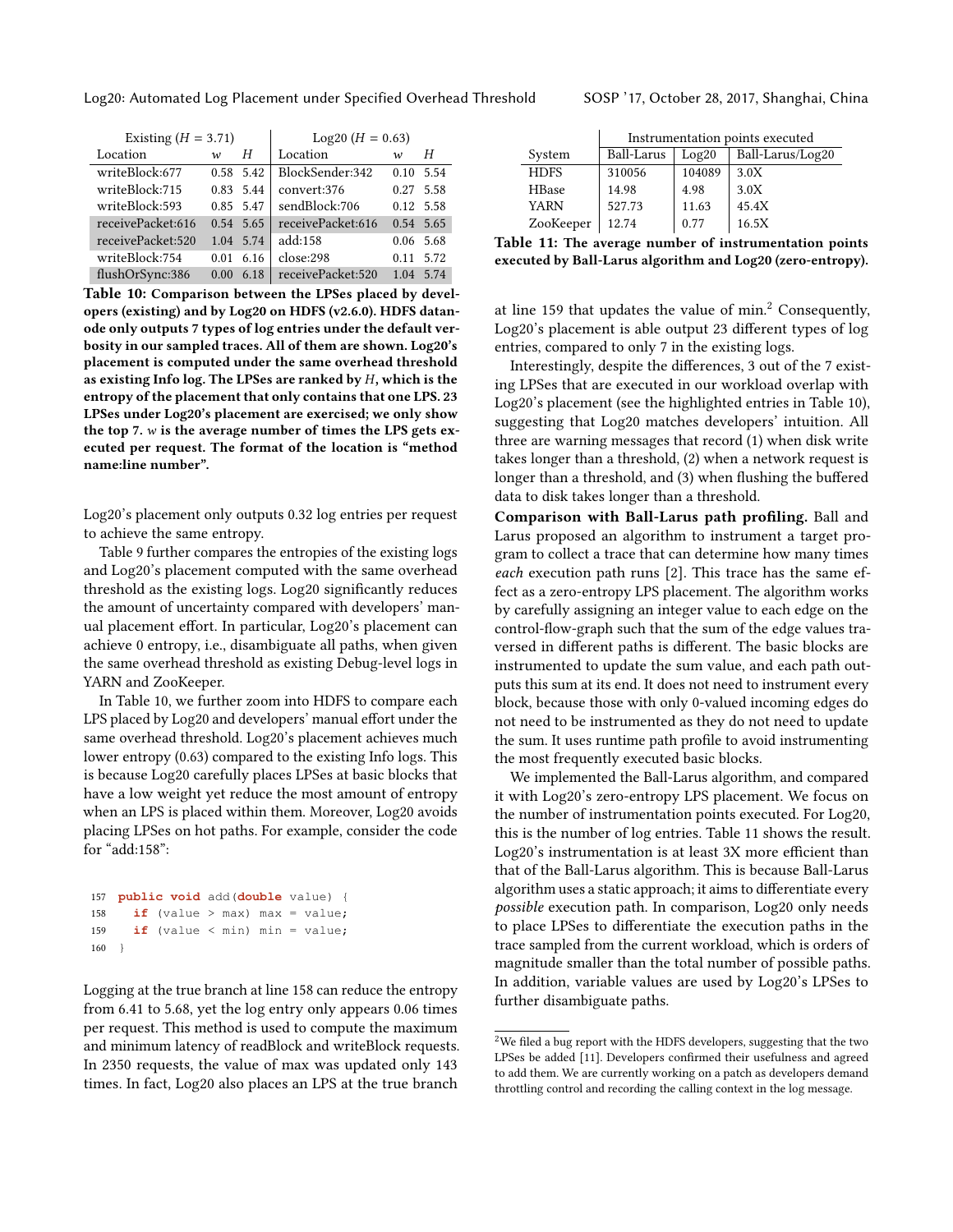<span id="page-13-0"></span>

<span id="page-13-1"></span>Figure 6: Entropy-overhead curves generated by Log20 and a brute-force (optimal) algorithm for ZooKeeper.

|               | Avg. num.<br>of variables | Avg. num. of<br><b>BBs</b> replaced |
|---------------|---------------------------|-------------------------------------|
|               |                           |                                     |
| <b>HDFS</b>   | 0.551                     | 0.774                               |
| <b>H</b> Base | 0.563                     | 0.802                               |
| YARN          | 0.536                     | 0.719                               |
| ZooKeeper     | 0.587                     | 0.807                               |
| Average       | 0.559                     | 0.776                               |

Table 12: The number of variables included per LPS and the number of basic blocks that can be disambiguated by them.

Note that in this experiment we only compared Ball-Larus' result with Log20's LPS placement (under logging mode) instead of its instrumentation under tracing mode. Tracing mode and Ball-Larus' algorithm will have similar results as we instrument every basic block. However, Log20's tracing need not be enabled all the time since the traces are only used to compute LPS placements for the current workload. Thus, Log20 can be configured to trace every nth request, balancing the accuracy of the trace with its overhead. For I/O-bound workloads, we found sampling unnecessary since the tracing overhead was less than 1% (see [§8.3\)](#page-14-0) due to the efficiency of our library.

Comparison to an optimal placement. Figure [6](#page-13-0) shows the entropy-overhead curves generated by Log20 and an optimal, but brute-force algorithm which enumerates every possible placement. We used ZooKeeper because it has the smallest number of basic blocks (63) in its trace. Even then, the optimal algorithm was still not able to finish; we had to restrict the algorithm to the first 25 blocks in the block count matrix. For 9 out of 13 data points, we see that Log20 indeed matches the optimal placement. For the remaining 4 points, Log20 differs by a negligible amount (< <sup>0</sup>.<sup>0001</sup> in entropy). Effectiveness of variable logging. Table [12](#page-13-1) shows the ef-

fectiveness of Log20's variable logging. On average, an LPS at each basic block can record 0.559 variable values, which in turn can be used to replace 0.776 static LPSes in other basic blocks. This suggests every branch variable logged in a basic block can disambiguate at least one other block.

<span id="page-13-2"></span>

Figure 7: The usefulness of logs in debugging 41 HDFS failures. (A) shows the number of cases where the existing LPSes or Log20 is helpful. (B) shows the number of cases where helpful LPSes placed by Log20 are on cold or rare paths.

## 8.2 Debugging Real-world Failures

We evaluated the usefulness of Log20 for debugging using 41 randomly selected user-reported HDFS failures, sourced from a prior work that studied distributed systems failures [\[34\]](#page-16-14). We carefully analyzed each failure to understand its propagation path from the fault (i.e., root cause) to the failure symptom. We then examined whether the LPSes placed by Log20, subject to the same performance threshold as existing Info logs, helped in narrowing down the failure propagation paths. We manually reproduced 33 of the 41 failures.

Figure [7](#page-13-2) shows the result. Overall, we found Log20 is helpful in debugging 68% (28/41) of the real-world failures. In comparison, existing default verbosity LPSes are helpful in 27 cases. Although Log20 only marginally outperforms manual logging, manual logging is loosely based on trialand-error where many LPSes are added as after-thoughts (see [§2\)](#page-2-0) while Log20 is fully automated.

In 24 of the failures, both Log20 and existing LPSes help with debugging. In fact, in 17 of them, Log20 places LPSes in the same basic blocks as existing Error LPSes because these blocks were not exercised by the traces from our production workload (i.e., cold paths). Typically, these are (buggy) exception handling paths that are only exercised in failure scenarios. As described in [§7,](#page-9-0) Log20 generates a zero-entropy placement for all paths that were not covered by the trace, allowing developers to reconstruct the exact execution flow in these cases.

There are four failures where Log20 helps but existing LPSes do not. In these cases, existing LPSes are not placed on the failure propagation path; nor are they placed on paths that are not executed but are relevant to the failure (so that the absence of their output can be used to narrow down the bug), leaving developers searching for root causes "in the dark". There are three bugs where existing LPSes help but Log20 does not. In one of them (HDFS-4660), an existing LPS outputs the size of a file block on the error path, which is critical for diagnosis. Log20 also places an LPS on this error path, but fails to include the block size because it is not used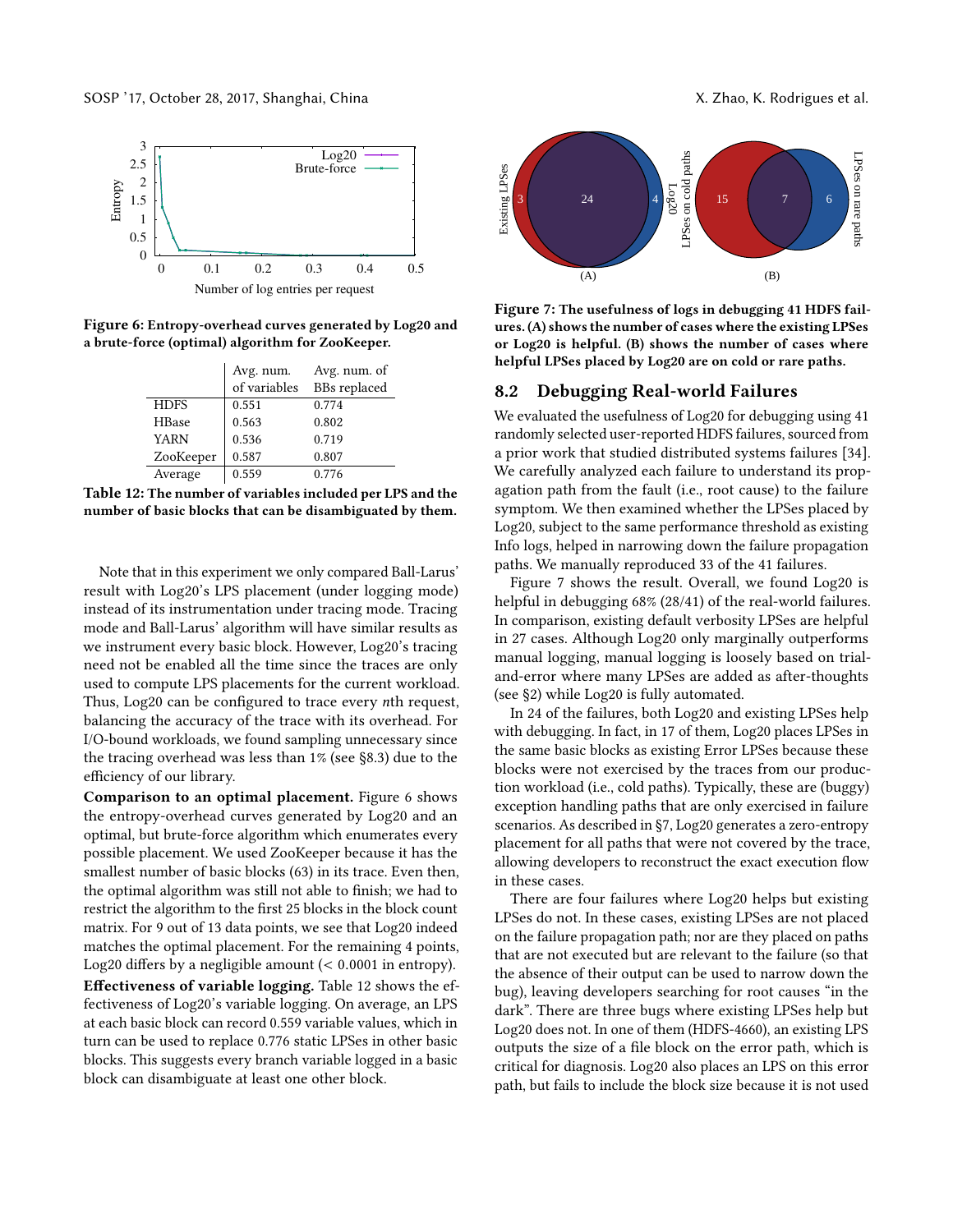in any branch conditions. In the other two bugs, the useful logs are output by the HDFS client which is not traced nor analyzed by Log20.

Figure [7](#page-13-2) (B) further breaks down the 28 cases where Log20 helps with debugging. In 22 of them, the helpful LPSes are placed on cold paths. More interestingly, in 13 bugs, the helpful LPSes are in basic blocks that are covered by our trace. These are normal but rarely executed blocks, and these LPSes significantly reduce entropy without incurring large overhead.

Next we discuss two failure case studies.

Case 1: HDFS-4328. In this failure, the entire HDFS cluster becomes unresponsive during system shutdown. There are no existing LPSes printed on this failure path, and it is hard to infer anything from the absence of log entries. In contrast, when we reproduced this failure with Log20's placed LPSes, two log entries were printed repeatedly. The first is in the following function:

```
private boolean isLongRead() {
  return (endOffset - initialOffset) > LONG_READ;
}
```
This function returns true if the size of a single file block is larger than a threshold, so that HDFS will advise the OS to access the block sequentially using posix\_fadvise (POSIX\_FADV\_SEQUENTIAL). Log20 places an LPS only when this function returns true, which is a rare condition but did occur in the workload we used. (Recall that Log20 works on bytecode where the true and false returns are in different basic blocks.)

The second repeated log entry is from this snippet:

```
while (..) {
    try { wait ( curPeriodEnd - now ); }
    catch (InterruptedException ignored) {}
}
```
Log20 places an LPS in the block that catches the InterruptedException. In this code, the HDFS block scanner thread is waiting for the thread that actually performs the block read to finish. In case of a shutdown, it will receive an InterruptedException; however, it mistakenly ignores the exception and goes back to wait (). This causes the entire HDFS cluster to hang when the user shuts down HDFS while the block scanner thread is scanning a large block. The fix is to handle this InterruptedException appropriately instead of ignoring it. The LPSes placed by Log20 clearly point to this failure path – the first log entry indicates that the block scanner thread is reading a large block, and the second log entry leads to the incorrect handling of the InterruptedException.

Case 2: HDFS-4182. This case demonstrates how the absence of a log entry helps with debugging. In this failure, the Secondary Namenode has a resource leak of NameCache entries. There is one NameCache for each directory, and

<span id="page-14-1"></span>

|                       | $\begin{array}{ c c c c c } \hline \text{Logging} & \text{no} \\ \hline \text{mode} & \text{no} \end{array}$ | Tracing mode   |                                 |         |
|-----------------------|--------------------------------------------------------------------------------------------------------------|----------------|---------------------------------|---------|
|                       |                                                                                                              |                | no-flush flush-long flush-short |         |
| Latency $\vert$ 43 ns |                                                                                                              | 24 $\text{ns}$ | $25$ ns                         | $35$ ns |

Table 13: Performance of the tracing library.

it is supposed to be populated only during HDFS' initialization phase. There is a function, initialized(), that should be invoked at the end of the initialization to clear the NameCaches loaded from the last HDFS checkpoint image. Although the Namenode correctly calls initialized() at the end of the initialization stage, the Secondary Namenode never invokes initialized(), which leads to the leak of NameCache entries. Log20 places an LPS in initialized() as it is a rare path on the Namenode. We can infer from the absence of this log entry on the Secondary Namenode that the leak occurred, since initialized() was not invoked.

# <span id="page-14-0"></span>8.3 Performance of the Tracing Library

Microbenchmark. We first measure the execution time of each invocation to our tracing library in logging mode. We created a benchmark following the same method that was used by the Log4j 2 developers to benchmark Log4j 2 [\[26\]](#page-16-23). This benchmark first warms up the JVM [\[19\]](#page-16-24), and then uses a loop to invoke the tracing library 10 million times. Each logging invocation outputs an average of 18.23 bytes of data, which is the same as the average log output on the four real systems. We set the size of the in-memory buffer to 4MB, and it is flushed whenever it is filled. The latency of each invocation is measured by the total execution time divided by 10 million. The experiment is done on a server with Intel Xeon E5-2630V3 2.4GHz CPUs and 128GB DDR4 RAM.

As shown in Table [13,](#page-14-1) each logging invocation using our tracing library takes 43ns on average. This is significantly faster than Log4j, which takes  $1.5 \mu s$  per LPS.

We further measure the performance of the tracing library when it operates in tracing mode. Recall that under this mode, it only flushes the buffer at the end of the request. Therefore, the average latency per log depends on the latency of a request – a long request leads to less frequent flushes. Therefore, we created two types of requests: a short request that consists of 1,750 basic blocks being executed, and long request that consists of 35,000 basic blocks. In both requests, we invoke our library in every basic block. We repetitively execute each request until we collect 10 million invocations to the tracing library.

Table [13](#page-14-1) shows this result. When we turn off flushing, the latency of each invocation to our tracing library is 24 ns. If we use it to trace a long request where we flush the buffer at the end, this latency becomes 25 ns. Finally, if we perform the same experiment with the short request, this latency grows to 35 ns.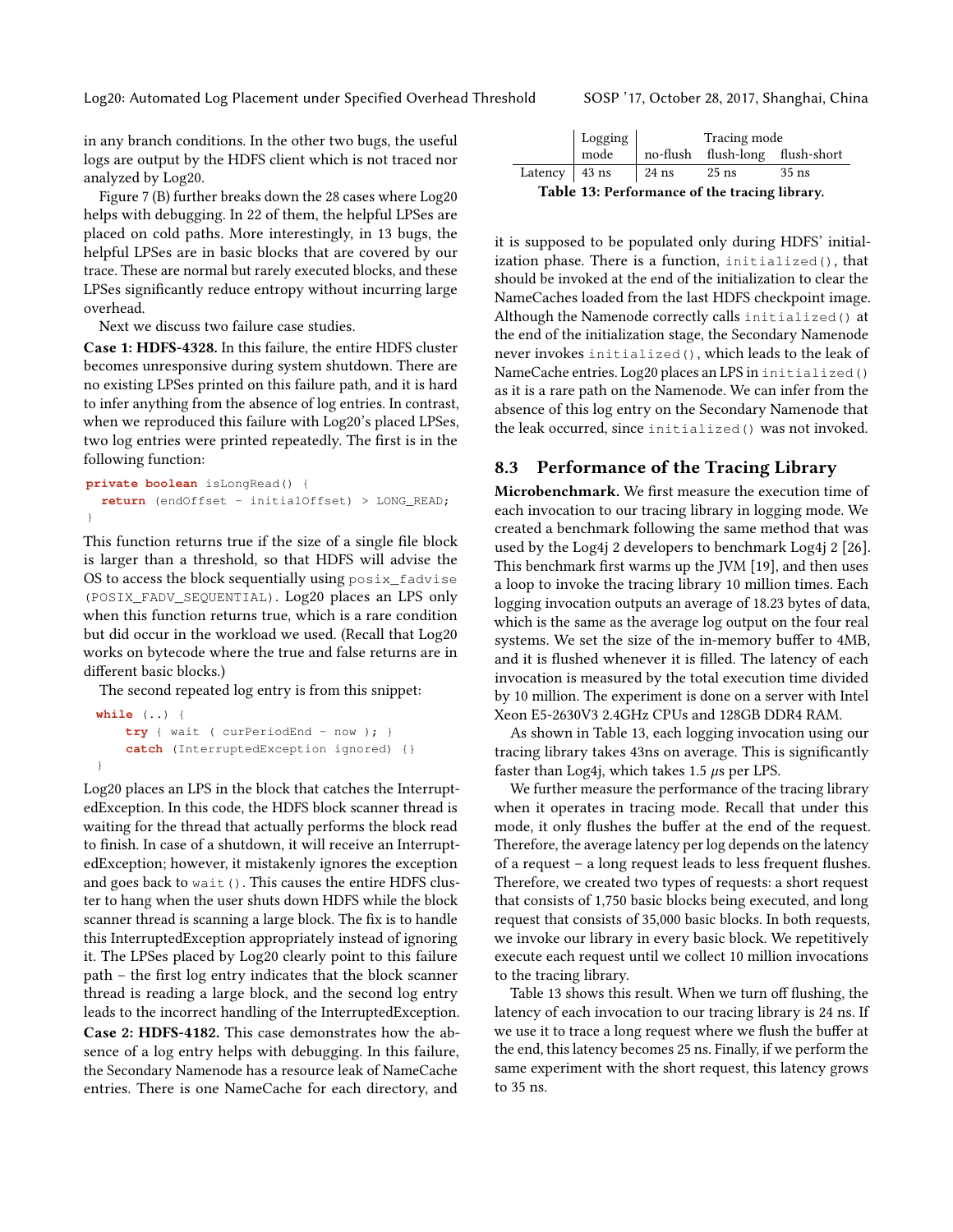<span id="page-15-3"></span>

|                                         |  | Base Tracing              |  |  |  |
|-----------------------------------------|--|---------------------------|--|--|--|
| HDFS read (1GB)                         |  | $16.26s$ $16.24s$ (-0.2%) |  |  |  |
| HDFS write (1GB)   21.02s 21.20s (0.9%) |  |                           |  |  |  |
| Table 14: Tracing overhead on HDFS.     |  |                           |  |  |  |

Real system evaluation. Given the efficiency of our tracing library, it imposes only negligible overhead when used to trace requests in real distributed systems. For example, as shown in Table [14,](#page-15-3) it imposes less than 1% slowdown on HDFS even when we include the flush time. Interestingly, we observe that the traced read consistently outperforms the uninstrumented read. The reason is that when we use Soot to instrument bytecode, it further rewrites the bytecode using a variety of optimizations [\[32\]](#page-16-17).

### <span id="page-15-2"></span>9 RELATED WORK

LPS placement. Errlog [\[35\]](#page-16-2) automatically places error LPSes in a small set of generic error patterns (e.g., system call error returns). Fu et al. [\[9\]](#page-16-25) presented an empirical study of logging practices at Microsoft and identified a set of pro-gram patterns that are considered log-worthy. Li et al. [\[18\]](#page-16-26) enhanced the work of Fu et al. and offered suggestions to place LPSes based on existing placements, using a machine learning algorithm without considering performance overheads. In contrast, Log20 does not rely on existing LPSes. It automatically computes a placement with near-optimal entropy under a specified overhead threshold. In a position paper [\[38\]](#page-16-27), we proposed the idea of using information theory to guide LPS placement. This paper further formalizes the path disambiguation problem based on set theories, proposes a concrete algorithm, and provides a full implementation.

Log enhancement. Other works enhance existing LPSes. LogEnhancer [\[37\]](#page-16-0) includes additional variable values in each LPS to enhance its informativeness. Our variable value logging is similar, but simpler. Unlike LogEnhancer, we do not perform inter-procedural analysis and thus we are not aware of variable values that can be used to replace static LPSes in other methods. Yuan et al. proposed a tool to adjust the verbosity of each LPS [\[36\]](#page-16-1). These works are complementary to Log20 because they address different aspects of log automation.

Path profiling and customized program coverage. As discussed in [§8.1,](#page-10-2) Ball and Larus [\[2\]](#page-15-1) proposed a path profiling algorithm that disambiguates every path. Larus later extended this method by adding latency information and the ability to trace inter-procedurally [\[16\]](#page-16-28). Ohmann et al. [\[24\]](#page-16-29) formalized the problem of customized program coverage, that is to instrument the program while respecting a certain set of constraints in order to generate coverage information for a given set of program points. Their practical methods used

static analysis and approximation algorithms to compute placements that minimized the runtime of instrumentation.

Log20 is complementary to these approaches. These approaches are based on static analysis so they are capable of differentiating all paths independent of the runtime workload. Therefore, they can be used by Log20 in placing LPSes in basic blocks that are not exercised by the trace. However, Log20's use of runtime tracing means that its placement can be more efficient as it adapts to the workload (as shown in [§8.1\)](#page-10-2). In addition, in practice developers must consider the trade-off between overhead and informativeness. Log20's application of entropy allows it to generate a near-optimal placement under any overhead threshold, a unique feature that does not exist in any prior work.

Tracing frameworks, including DTrace [\[4\]](#page-15-4), System-Tap [\[30\]](#page-16-30), X-Trace [\[8\]](#page-16-31), MagPie [\[3\]](#page-15-5), Pivot Tracing [\[22\]](#page-16-32), just to name a few, allow developers to write scripts or queries to collect a system's runtime statistics. Instead of relying on manual work, Log20 automatically infers the instrumentation locations that are the most informative. The inferred placement can be further leveraged by these tracing frameworks to collect more informative traces with less overhead.

## 10 CONCLUDING REMARKS

This paper introduced Log20 that can automate the placement of log printing statements in software programs. Guided by information theory, it measures how effective each logging statement is in disambiguating code paths. We have shown that the placement strategy inferred by Log20 is significantly more efficient in path disambiguation than the placement of log printing statements in existing programs.

## ACKNOWLEDGEMENTS

We thank our shepherd, Junfeng Yang, and the anonymous reviewers for their insightful feedback. In particular, our shepherd has provided invaluable comments through multiple revision iterations; these comments significantly improved the paper. This research is supported by an NSERC Discovery grant, a NetApp Faculty Fellowship, a MITACS grant, and a Huawei contract.

#### REFERENCES

- <span id="page-15-0"></span>[1] G. Altekar and I. Stoica. ODR: Output-deterministic Replay for Multicore Debugging. In Proceedings of the ACM SIGOPS 22nd Symposium on Operating Systems Principles, SOSP '09, pages 193–206. ACM, 2009.
- <span id="page-15-1"></span>[2] T. Ball and J. R. Larus. Efficient Path Profiling. In Proceedings of the 29th Annual ACM/IEEE International Symposium on Microarchitecture, MICRO '96, pages 46–57. IEEE Computer Society, 1996.
- <span id="page-15-5"></span>[3] P. Barham, A. Donnelly, R. Isaacs, and R. Mortier. Using Magpie for Request Extraction and Workload Modelling. In Proceedings of the 6th Conference on Symposium on Operating Systems Design & Implementation, OSDI '04, pages 259–272. USENIX Association, 2004.
- <span id="page-15-4"></span>[4] B. M. Cantrill, M. W. Shapiro, and A. H. Leventhal. Dynamic Instrumentation of Production Systems. In Proceedings of the 10th USENIX